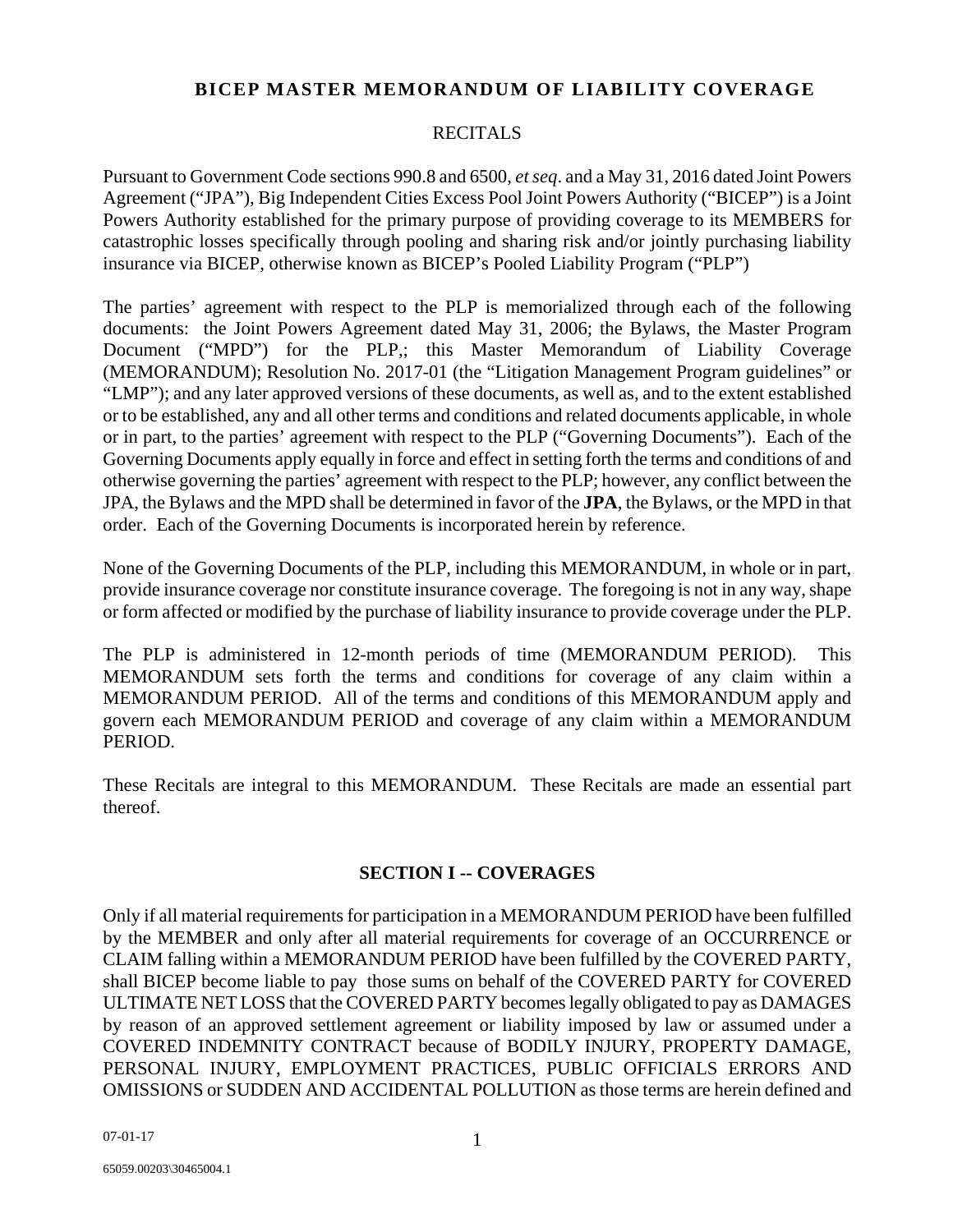to which this MEMORANDUM applies, caused by an OCCURRENCE during the coverage period, except as otherwise excluded.

This MEMORANDUM does not provide insurance, but instead provides for pooled coverage. This MEMORANDUM is a negotiated agreement amongst the members of BICEP and none of the parties to the MOC are entitled to rely on any contract interpretation principles which require interpretation of ambiguous language against the drafter of such agreement. This MEMORANDUM shall be applied according to the principles of contract law, giving full effect to the intent of the members of BICEP, acting through the BOARD in adopting this MEMORANDUM. As BICEP is not an insurer, it has no obligation to issue reservation of rights letters, nor does it have an obligation to provide "Cumis" counsel to a COVERED PARTY in disputed coverage situations under Civil Code §2860. Finally, failure to provide such notice to a COVERED PARTY of any coverage dispute shall not operate to waive any of the provisions of this MEMORANDUM.

# **SECTION II – DEFINITIONS**

Capitalized words and phrases have the special meanings given in this Section.

1. AGENCY -- means any council, commission, agency, district, authority, board or similar public entity under the MEMBER's direction or control or on which the MEMBER's governing board sits as the governing body.

This Definition excludes an airport or hospital board or commission, regardless of how such body is denominated.

- 2. AIRCRAFT -- means an operational vehicle designed for the transport of persons or property principally in the air.
- 3. AUTOMOBILE -- means a self-propelled land motor vehicle and/or trailer or semi-trailer, including any attached machinery or equipment, designed for travel on public roads and subject to motor vehicle registration.
- 4. BODILY INJURY -- means physical injury, emotional distress, sickness, or disease sustained by a person, including death resulting from any of these at any time during the MEMORANDUM PERIOD.
- 5. CLAIM -- means a claim presented pursuant to Government Code section 910, *et seq.*, and/or demand, action, suit, or administrative proceeding against a COVERED PARTY to recover DAMAGES caused by an OCCURRENCE.
- 6. COVERED INDEMNITY CONTRACT means that part of any contract or agreement pertaining to the COVERED PARTY'S routine governmental operations under which the COVERED PARTY assumes the tort liability of another party to pay for BODILY INJURY or PROPERTY DAMAGE to a third person or organization. This definition applies only to tort liability arising out of an OCCURRENCE to which this MOC applies. Tort liability means a liability that would be imposed by law in the absence of any contract or agreement.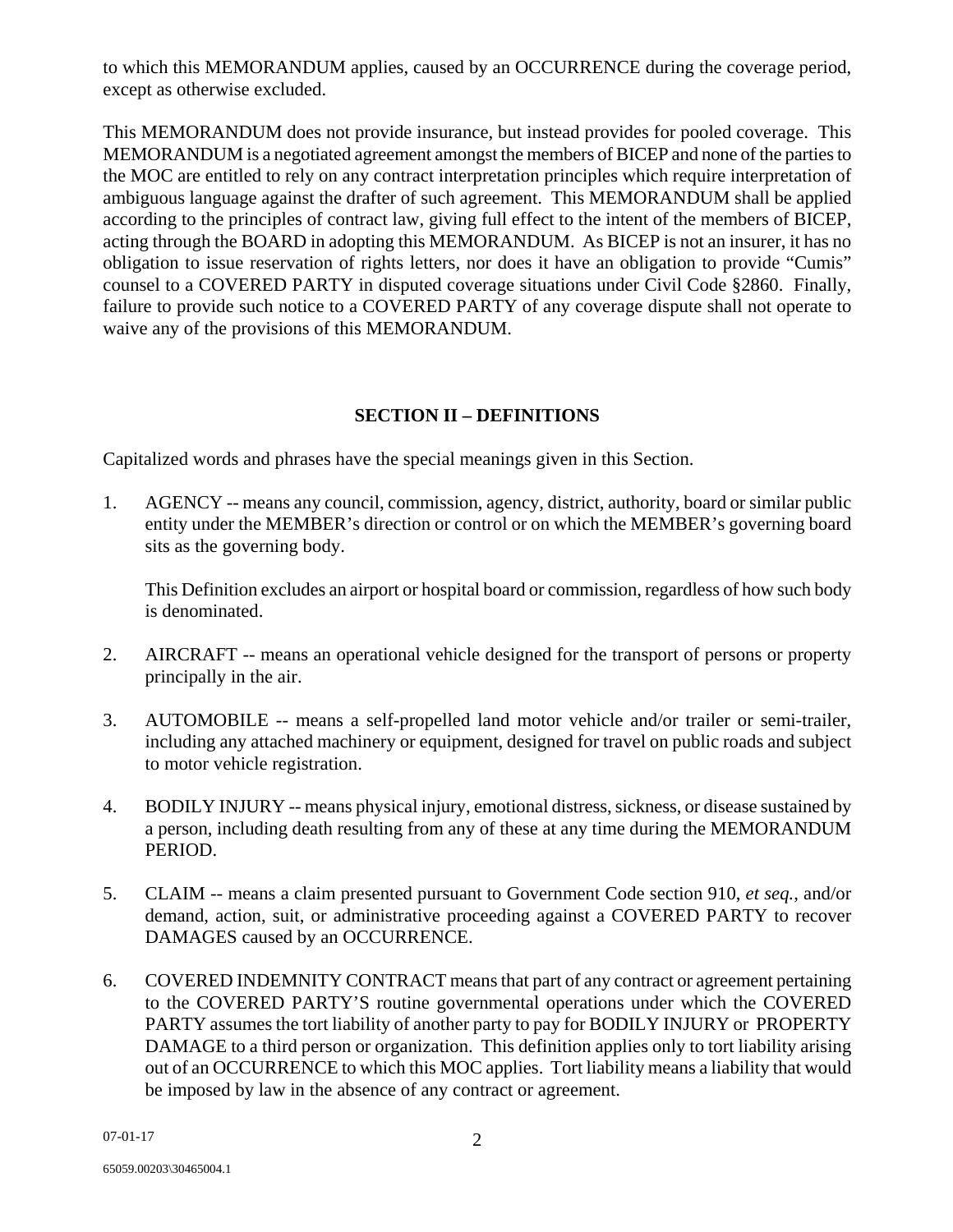## 7. COVERED PARTY -- means:

- a. The MEMBER, including any and all councils, commissions, agencies, districts, authorities, boards, including the governing board or similar entities, coming under such MEMBER'S direction or control or for which such MEMBER'S board members sit as the governing body. COVERED PARTY includes departments and constituent agencies of the MEMBER except an airport or hospital board or commission, regardless of how such body is denominated;
- b. Persons who are past or present elected or appointed officials, employees, or volunteers of the COVERED PARTY whether or not compensated, while acting for or on behalf of the COVERED PARTY, including while acting on outside boards at the direction of the COVERED PARTY, except any airport or hospital board or commission, regardless of how such body is denominated, or any other joint powers authority, or any separate agency or entity, created by a joint powers agreement, subject to the provisions of subparagraph (e), provided, however, that an airport board or commission may be added to this MOC by endorsement on approval of the Board;
- c. Any officer or director of BICEP, and the staff and employees of BICEP while in the course and scope of their duties for the BICEP, with respect to PUBLIC OFFICIALS ERRORS AND OMISSIONS coverage;
- d. With respect to any AUTOMOBILE owned by a COVERED PARTY or leased or hired for use by or on behalf of a COVERED PARTY, any person while using such AUTOMOBILE and any person or organization legally responsible for the use thereof, provided its actual use is with the permission of the MEMBER. However, the following are not COVERED PARTIES:
	- i. Any person or organization, or any agent or employee thereof, operating an AUTOMOBILE sales agency, repair shop, service station, storage garage, or public parking place with respect to an OCCURRENCE arising out of the operation thereof, including road testing and delivery; or
	- ii. The owner or any lessee, other than the COVERED PARTY, of a leased or hired AUTOMOBILE or any agent or employee of such owner or lessee;
- e. COVERED PARTY does not include any person, organization, trust, or estate or any other entity for any risk, claim, or loss which is incurred or occurs under any other joint powers authority, or any joint powers agreement which creates a separate agency or entity, unless added hereto by endorsement. However, and assuming such endorsement, as to any person who is an official, employee, or volunteer of the MEMBER and is participating in the activities of any other joint powers authority or any separate agency or entity created under any joint powers agreement on behalf of that named entity, the coverage afforded by this MOC will apply in excess of and shall not contribute with any collectible insurance or other coverage provided to or through the other joint powers authority or joint powers agreement covering a loss also covered hereunder (whether on a primary, excess, or contingent basis).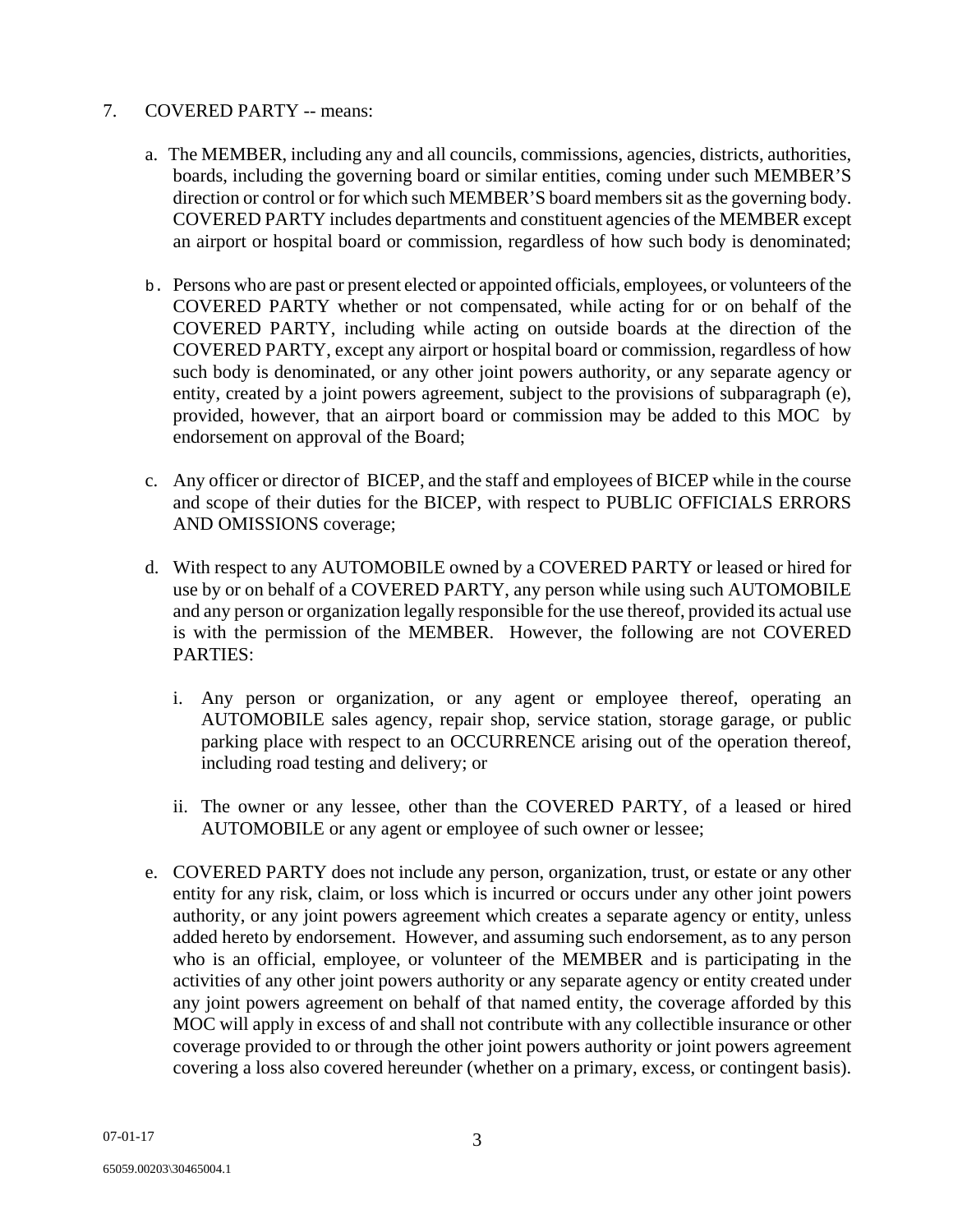- f. Notwithstanding sections (b) and (d) above, the defense and indemnity coverage afforded by this MOC to a past or present official, employee, or volunteer of a MEMBER (including a member joint powers authority) is not broader than the MEMBER'S duty to defend and indemnify its official, employee, or volunteer pursuant to California Government Code Section §815, 815.3, 825 to 825.6, 995 to 996.6, inclusive, and any amendments thereof. If the MEMBER which employs the official, employee, or volunteer is not obligated under the California Government Code to provide a defense, or to provide indemnity for a claim, or if said MEMBER refuses to provide such defense and/or indemnity to said official, employee, or volunteer, then this MOC shall not provide any such defense or indemnity coverage to said official, employee, or volunteer. All immunities, defenses, rights and privileges afforded to a MEMBER under Federal Law and California Government Code Section §815, 815.3, 825 to 825.6, 995 to 996.6, inclusive, and any amendments thereof, shall be afforded to BICEP to bar any defense or indemnity coverage under this MOC to that MEMBER'S official, employee, or volunteer.
- g. Any person or entity holding a certificate of coverage duly issued by BICEP, as limited therein ("ADDITIONAL COVERED PARTY"). An ADDITIONAL COVERED PARTY is not covered for claims arising from the ADDITIONAL COVERED PARTY's sole negligence or for claims by another COVERED PARTY.
- h. Any person, entity or organization to whom the COVERED PARTY is obligated by virtue of a COVERED PARTY INDEMNITY CONTRACT to provide coverage solely with respect to BODILY INJURY AND PROPERTY DAMAGE arising out of:
	- i. Premises leased, used or occupied by the COVERED PARTY
	- ii. AUTOMOBILES leased or rented by the COVERED PARTY
	- iii. Equipment owned, leased, rented, maintained or used by the COVERED PARTY
	- iv. Mortgagees of the COVERED PARTY; or
	- v. Property owners and property managers of property owned, leased, rented or occupied by the COVERED PARTY,
	- vi. However, these COVERED PARTY INDEMNITY CONTRACT coverages do not apply to:
		- aa. An OCCURRENCE which takes place prior to or after the COVERED PARTY ceases to occupy the premise stated in the COVERED INDEMNITY CONTRACT,
		- bb. Any structural alternation, new construction or demolition operations performed by or on behalf of the COVERED PARTY
		- cc. Any PUBLIC OFFICIALS ERRORS AND OMISSIONS or EMPLOYMENT PRACTICES.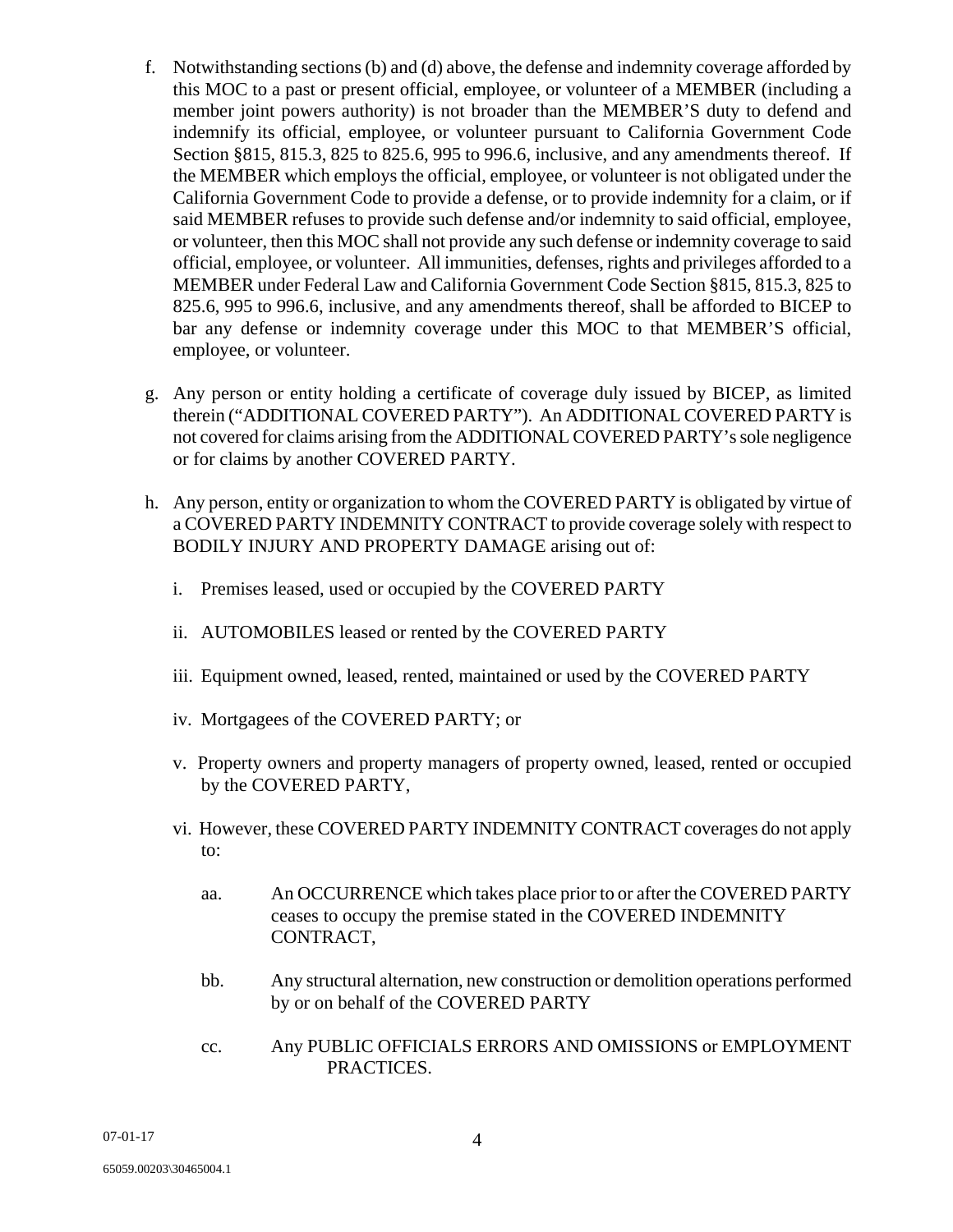- i. The coverage set forth in subsection (h) immediately above will be limited to any limits of coverage within the terms of the COVERED INDEMNITY CONTRACT or the LIMITS OF COVERAGE within this MEMORANDUM, whichever is less, and will apply in excess to any underlying insurance or the COVERED PARTY'S SELF-INSURED RETENTION. BICEP will not be obligated for LIMITS OF LIABILITY greater than that provided by this MEMORANDUM.
- 8. COVERED ULTIMATE NET LOSS -- means an amount by which ULTIMATE NET LOSS exceeds the SELF-INSURED RETENTION, but not exceeding the LIMIT OF LIABILITY, and to which this MEMORANDUM covers.
- 9. CYBER LIABILITY means any liability arising out of or related to the acquisition, storage, security, use, misuse, disclosure, or transmission of electronic data of any kind including, but not limited to, technology errors and omissions, information security and privacy, privacy notification costs, penalties for regulatory defense or penalties, website media content, disclosure or misuse of confidential information, failure to prevent unauthorized disclosure or misuse of confidential information, improper or inadequate storage or security of personal or confidential information, unauthorized access to computer systems containing confidential information, or transmission or failure to prevent transmission of a computer virus or other damaging material. The coverage provided herein for CYBER LIABILITY shall be excess to, and shall not contribute with, any other insurance or pooled coverage which is available to the COVERED PARTY.
- 10. DAM -- means any artificial barrier, together with appurtenant works, which:
	- a. Is 25 feet or more in height from the natural bed of the stream or watercourse; or
	- b. Has an impounding capacity of 50 acre-feet or more.

No structure specifically exempted from jurisdiction by the State of California Department of Water Resources, Division of Safety of Dams shall be a DAM, unless such structure is under the jurisdiction of any agency of the federal government.

11. DAMAGES -- means money damages, and includes attorney fees, costs and interest awarded against the COVERED PARTY.

This Definition excludes any demand, action, suit or petition for restitution, disgorgement and any non-monetary remedy or relief, including equitable relief, injunctive relief, administrative relief, administrative mandamus, or declaratory relief and any attorney fees, costs and interest based thereon.

This Definition also excludes attorney fees, costs and interest based on a contractual provision not falling within the definition of II.7. COVERED INDEMNITY CONTRACT.

12. DEFENSE COSTS -- means all fees and expenses incurred by any COVERED PARTY caused by and relating to the defense or litigation of a claim including attorney's fees, litigation costs, court costs, and interest on judgments accruing after entry of judgment. DEFENSE COSTS shall also include reasonable attorney fees and necessary litigation expenses incurred by or for a party other than the COVERED PARTY, which are assumed by the COVERED PARTY in a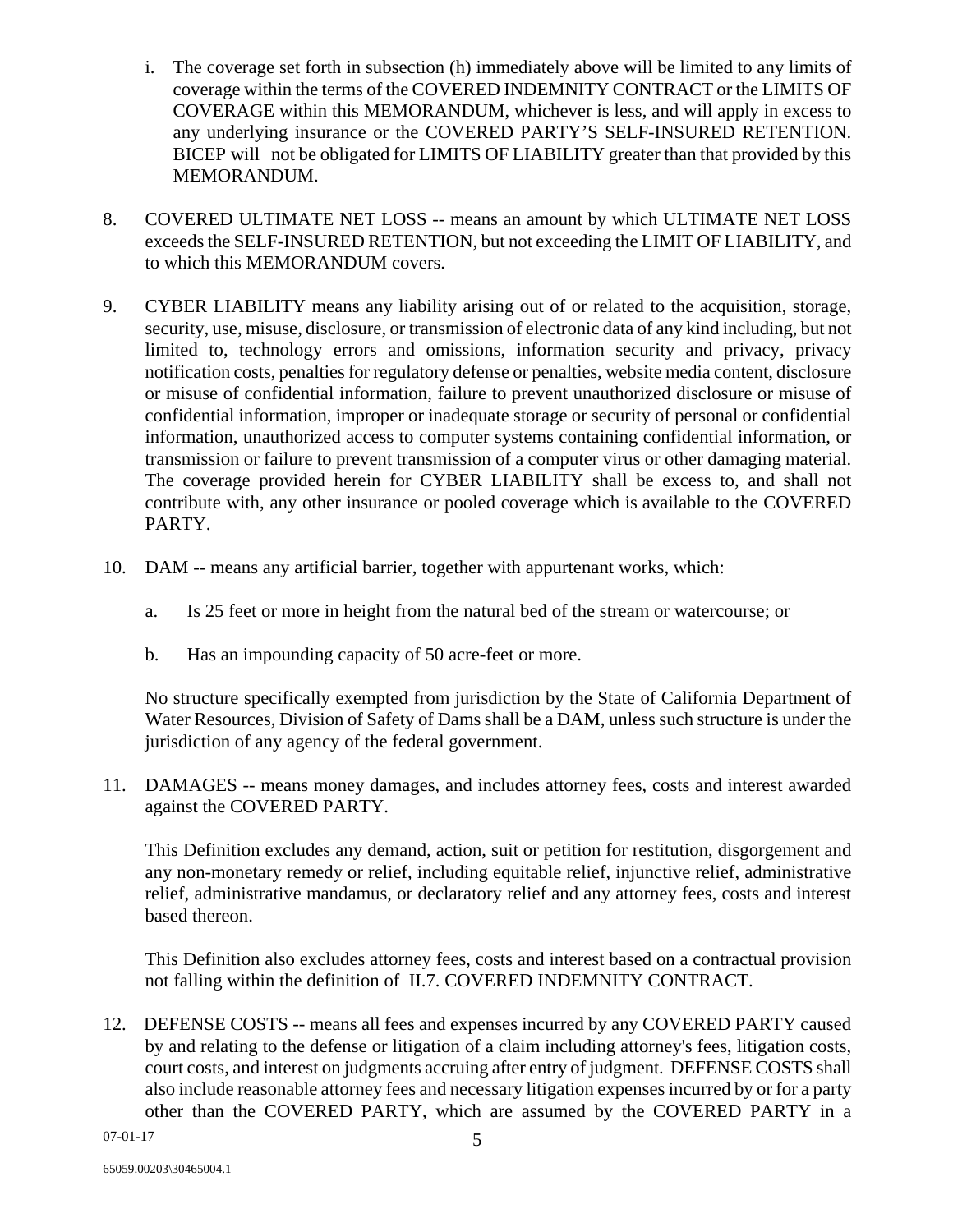COVERED INDEMNITY CONTRACT where such attorney fees or costs are attributable to a claim for DAMAGES covered by this MOC. DEFENSE COSTS shall not include the office expenses of BICEP or the COVERED PARTY, the salaries of employees, contract or elected city attorneys for the COVERED PARTY, or officials of BICEP or any COVERED PARTY, or attorney fees or costs awarded to a prevailing plaintiff against the COVERED PARTY, but shall include fees and expenses relating to coverage issues or disputes which arise after a written denial of coverage, between any participant and BICEP, if the participant prevails in such dispute.

 However, attorney fees shall not exceed the rates specified in the Litigation Management Program guidelines unless the BICEP Board of Directors authorizes a higher rate.

Except as otherwise specifically provided, this Definition excludes the attorney fees, costs and interest that a COVERED PARTY incurs in coverage or other disputes with BICEP.

- 13. EMPLOYEE -- means a past or present elected or appointed official, employee or volunteer of the MEMBER or its AGENCY acting within the scope of his or her employment with, or duties for, the MEMBER or AGENCY.
- 14. EMPLOYMENT PRACTICES -- means a COVERED PARTY's employment practices, policies, acts or omissions that lead to an EMPLOYEE's CLAIM for harassment, wrongful termination, wrongful employment, failure to hire or promote, retaliation, unlawful discrimination or violation of civil rights.
- 15. INVERSE CONDEMNATION -- means a CLAIM by any person or entity under the California or United States Constitutions alleging that the MEMBER or its Agency has taken or damaged real, personal, tangible or intangible property for public use through any means without payment of just compensation.
- 16. LAND USE CLAIM -- means any CLAIM, other than for INVERSE CONDEMNATION, arising out of the enactment of any zoning ordinance, specific plan, general plan, or similar regulation or use or improvement of real property, and the granting, denying or the conditional granting of a ministerial, mandatory or discretionary entitlement in the use of real property such as but not limited to, a conditional use permit or variance.
- 17. LIMIT OF COVERAGE -- means BICEP's LIMIT OF COVERAGE per OCCURRENCE for the MEMBER in the amount specified in the Declarations, and includes DEFENSE COSTS. One LIMIT OF COVERAGE for all coverages applies collectively to the MEMBER, its AGENCIES, its EMPLOYEES and any COVERED PARTY.
- 18. MASTER PROGRAM DOCUMENT -- means BICEP's MASTER PROGRAM DOCUMENT (MPD) for the POOLED LIABILITY PROGRAM (PLP).
- 19. MEMBER -- means the public entity approved and admitted into BICEP and named in Item 1 of the Declarations.
- 20. MEMORANDUM -- means this BICEP Master Memorandum of Liability Coverage and any endorsements attached to it.

07-01-17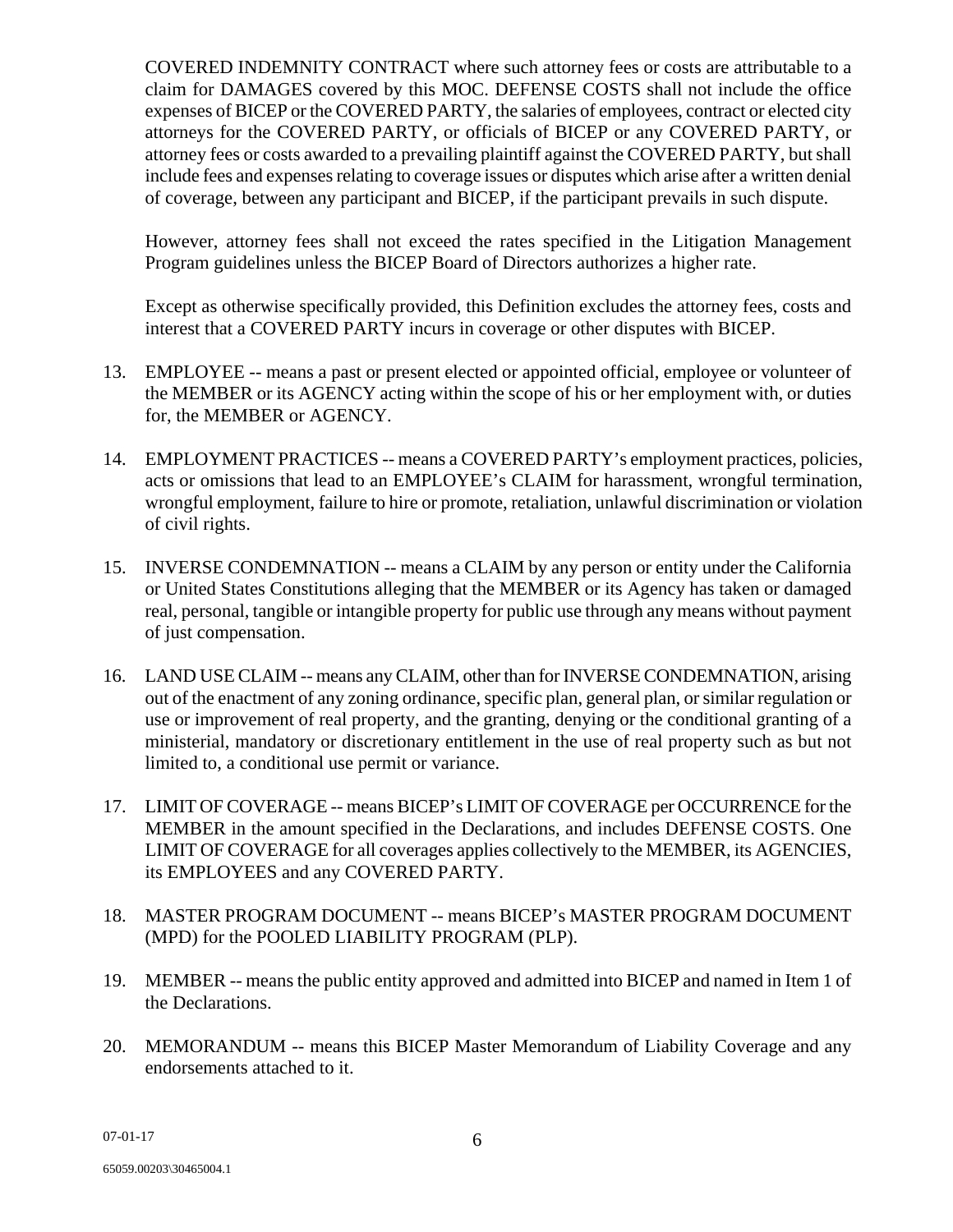- 21. MEMORANDUM PERIOD -- means the period stated in the Declarations. This period is the same as the Coverage Period as that term is used in the MPD.
- 22. NUCLEAR MATERIAL -- means Source Material, Special Nuclear Material, or Byproduct Material. Source Material, Special Nuclear Material and Byproduct Material have the meanings given to them by the Atomic Energy Act of 1954 and any law amendatory thereto.
- 23. OCCURRENCE -- means:
	- a. With respect to BODILY INJURY or PROPERTY DAMAGE, an accident or event, including continuous or repeated exposure to substantially the same conditions or course of conduct, that results in BODILY INJURY or PROPERTY DAMAGE neither expected nor intended from the standpoint of the COVERED PARTY during the MEMORANDUM PERIOD ;
	- b. With respect to PERSONAL INJURY (other than BODILY INJURY), EMPLOYMENT PRACTICES and PUBLIC OFFICIALS ERRORS AND OMISSIONS, an offense described in the Definitions of those terms that results in DAMAGES during the MEMORANDUM PERIOD.
- 24. PERSONAL INJURY -- means DAMAGES caused by or arising out of one or more of the following:
	- a. False arrest, detention or imprisonment, malicious prosecution or abuse of process;
	- b. Wrongful entry or eviction;
	- c. Publication or utterance of material that slanders or libels a person or organization or disparages a person's or organization's goods, products or services, or infringement of copyright, title or slogan, or oral or written publication of material that violates a person's right of privacy;
	- d. Discrimination, other than EMPLOYMENT PRACTICES, based upon race, religion, nationality, national origin, color, creed, sex, sexual orientation, handicap, disability, age or employment or violation of civil rights;
	- e. Assault and battery.
- 25. POLLUTANTS -- means any solid, liquid, gaseous, or thermal irritant or contaminant, including smoke, vapor, soot, fumes, acids, alkalis, chemicals, silt, airborne particles or fibers, mold, fungus, waste, or electromagnetic field. Waste includes materials to be discarded or be recycled, reconditioned or reclaimed.

This Definition excludes potable water, agricultural water, water furnished to commercial users, or water used for fire suppression.

## 26. PROPERTY DAMAGE -- means:

07-01-17 7 a. Physical injury to tangible property, including all resulting loss of use of that property; or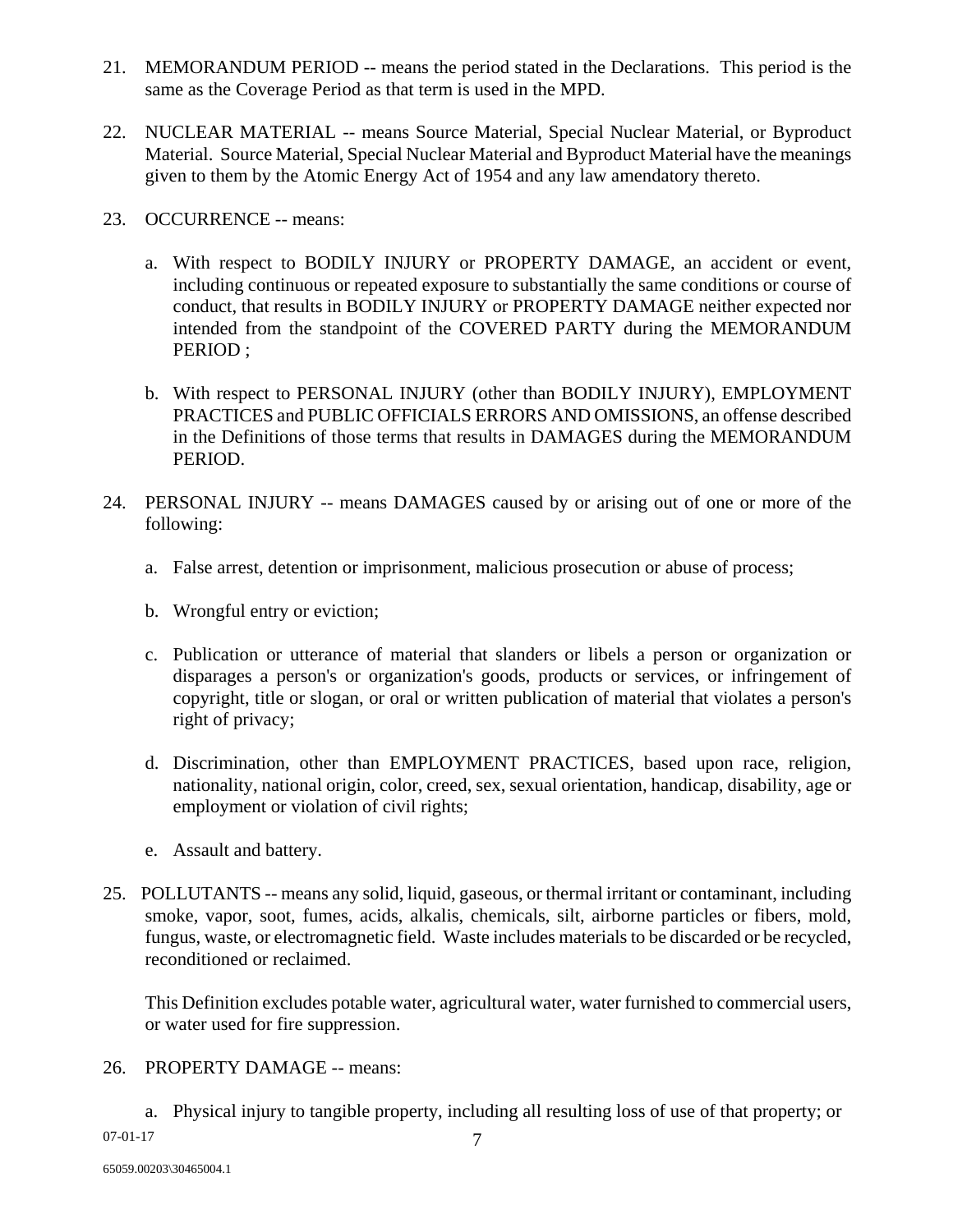- b. Loss of use of tangible property that is not physically injured.
- 27. PUBLIC OFFICIALS ERRORS AND OMISSIONS -- means any misleading statement, or any act or omission of a COVERED PARTY, whether by misfeasance, malfeasance or nonfeasance, that results in a CLAIM against the COVERED PARTY.

This Definition excludes BODILY INJURY, PROPERTY DAMAGE, PERSONAL INJURY, and EMPLOYMENT PRACTICES.

- 28. SELF-INSURED RETENTION -- means the amount stated in Item 5 of the Declarations that the MEMBER must pay for each OCCURRENCE in 100% actual dollars in the form of payment for judgments, settlements and DEFENSE COSTS. A single SELF-INSURED RETENTION applies collectively to the MEMBER, its AGENCIES, its EMPLOYEES, and any COVERED PARTY for each OCCURRENCE.
- 29. SUDDEN AND ACCIDENTAL POLLUTION means the sudden and accidental discharge, dispersal, release, or escape of POLLUTANTS, resulting in PROPERTY DAMAGE or BODILY INJURY neither expected nor intended from the standpoint of the COVERED PARTY, onto or upon the land, into the atmosphere, into or under the ground, or into any watercourse, whether natural or man-made, or body of water or aquifer, but does not include any discharge, dispersal, release, or escape of POLLUTANTS, whether sudden or accidental or gradual or intentional from any fixed or stationary container, vessel, or tank of any description whatever, whether located above ground or underground. The coverage provided herein for SUDDEN AND ACCIDENTAL POLLUTION shall be excess to, and shall not contribute with, any other insurance or pooled coverage which is available to the COVERED PARTY. If the other insurance or pooled coverage available to the COVERED PARTY exceeds the COVERED PARTY's RETAINED LIMIT and the loss is in excess of the amount of other collectible insurance or pooled coverage, the coverage provided herein will apply over the other collectible insurance or pooled coverage up to the limits set forth below.

The coverage provided for SUDDEN AND ACCIDENTAL POLUTION is limited to \$100,000 over the RETAINED LIMIT, per OCCURRENCE per COVERED PARTY.

- 30. UNMANNED AERIAL VEHICLE means an aircraft, aerial system or device that is not designed, manufactured, or modified after manufacture to be controlled directly by a person from within or on the aircraft aerial system or device.
- 31. ULTIMATE NET LOSS -- means the sums for which the MEMBER is liable as DAMAGES either by adjudication or by compromise after making proper deduction for all recoveries and salvages and includes DEFENSE COSTS.
- 32. WATERCRAFT -- means an operational vehicle in excess of 27 feet designed for the transport of persons or property principally on the water.

# **SECTION III -- AN EVENT OF DEFAULT**

1. Any failure of the MEMBER to perform any of the material requirements for participation in a MEMORANDUM PERIOD, including those set forth in the MPD and LMP, shall constitute an

07-01-17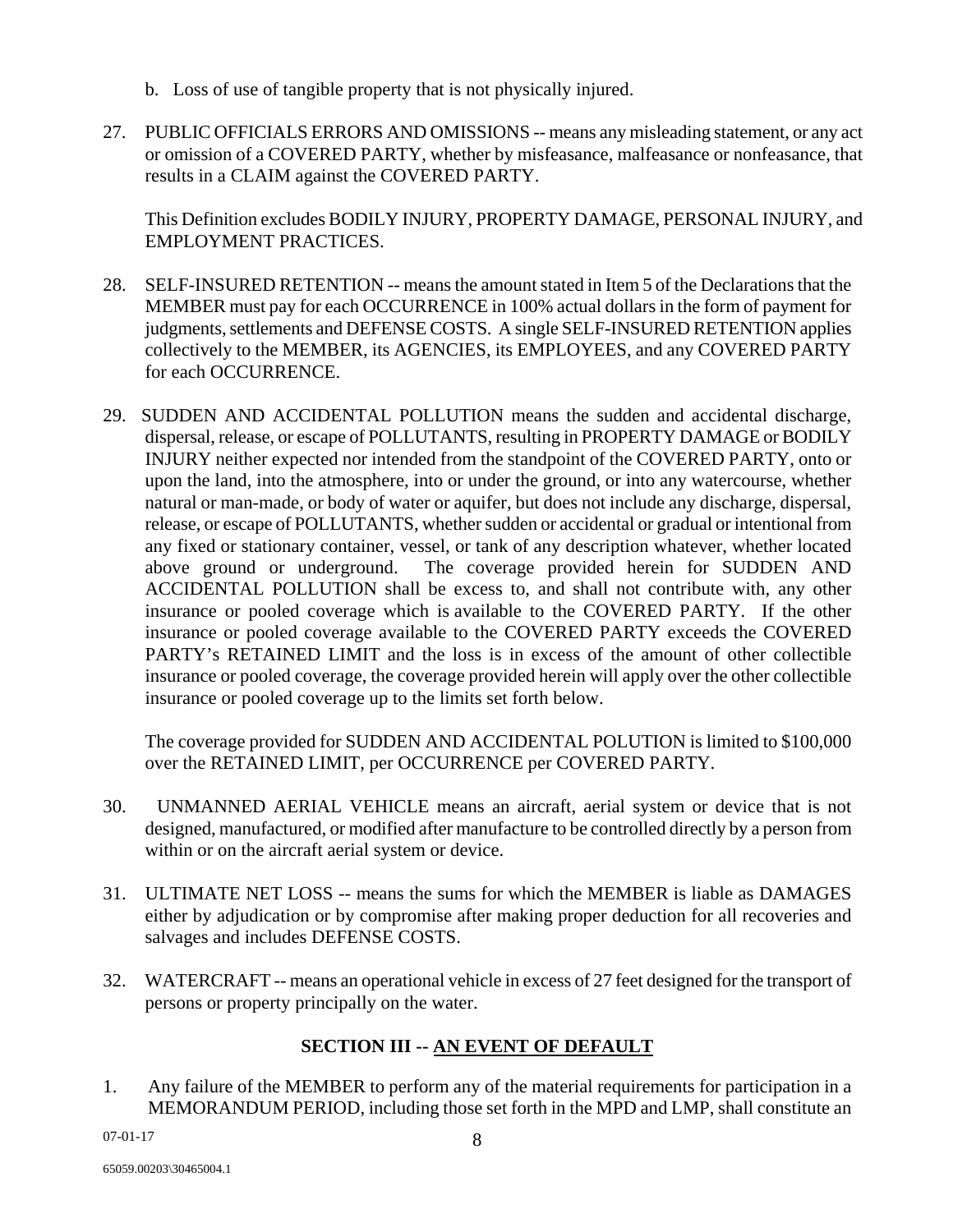event of default, the occurrence of which shall absolutely excuse BICEP from performance of its coverage obligations under this MEMORANDUM for that MEMORANDUM PERIOD.

- 2. Any failure of the MEMBER and/or a COVERED PARTY to perform any of the material requirements for coverage of an OCCURRENCE or CLAIM, including those set forth in the MPD and LMP, shall constitute an event of default, the occurrence of which shall absolutely excuse BICEP from performance of its coverage obligation with respect to that OCCURRENCE or CLAIM under this MEMORANDUM.
- 3. No notice of an event of default is required. BICEP, at its own election, may provide a notice of an event of default.
- 4. Any waiver by BICEP of an event of default shall be at the sole discretion and by unanimous consent of the BICEP Board of Directors. In considering whether to waive an event of default, the BICEP Board of Directors may take into account whether the MEMBER furnished a written program for corrective action that is unanimously approved by the BICEP Board of Directors and whether the MEMBER provided evidence of actual cure of the event of default.

## **SECTION IV -- DEFENSE AND SETTLEMENT**

- 1. BICEP shall have the right but not the duty to participate at its own expense in the defense of any CLAIM against a COVERED PARTY that BICEP determines will likely result in a COVERED ULTIMATE NET LOSS.
- 2. BICEP retains the right to associate attorneys of BICEP's choice with the MEMBER's attorneys in the defense of any case that the BICEP Board of Directors determines has DAMAGES exposure that will likely exceed the MEMBER's SELF-INSURED RETENTION. This right of association extends to petitions for relief from the claim filing requirements.
- 3. Only until and after the amount of the SELF-INSURED RETENTION has been paid 100% in actual dollars for payment of judgments, settlements and/or DEFENSE COSTS, shall BICEP reimburse the COVERED PARTY for any further DEFENSE COSTS within the LIMIT OF LIABILITY even if the allegations against the COVERED PARTY are groundless, false or fraudulent.
- 4. Notwithstanding the above, BICEP shall not have the obligation to defend or reimburse the DEFENSE COSTS of an EMPLOYEE if the MEMBER determines under California Government Code section 995.2(a) that the EMPLOYEE is not entitled to a defense. BICEP shall, however, reimburse DEFENSE COSTS if a court determines that the MEMBER has an obligation to pay them.
- 5. A COVERED PARTY shall not settle a CLAIM for an amount in excess of the MEMBER's SELF-INSURED RETENTION without the consent of BICEP's Board of Directors.
- 6. Once a MEMBER gives notice of an OCCURRENCE or CLAIM, BICEP shall have the right to negotiate a settlement directly with the claimant or plaintiff, subject to the MEMBER's approval of the settlement. BICEP shall not settle an OCCURRENCE or CLAIM without the MEMBER's consent. However, if BICEP approves or recommends a monetary settlement that is acceptable to the claimant or plaintiff, but the MEMBER does not consent to acceptance of that monetary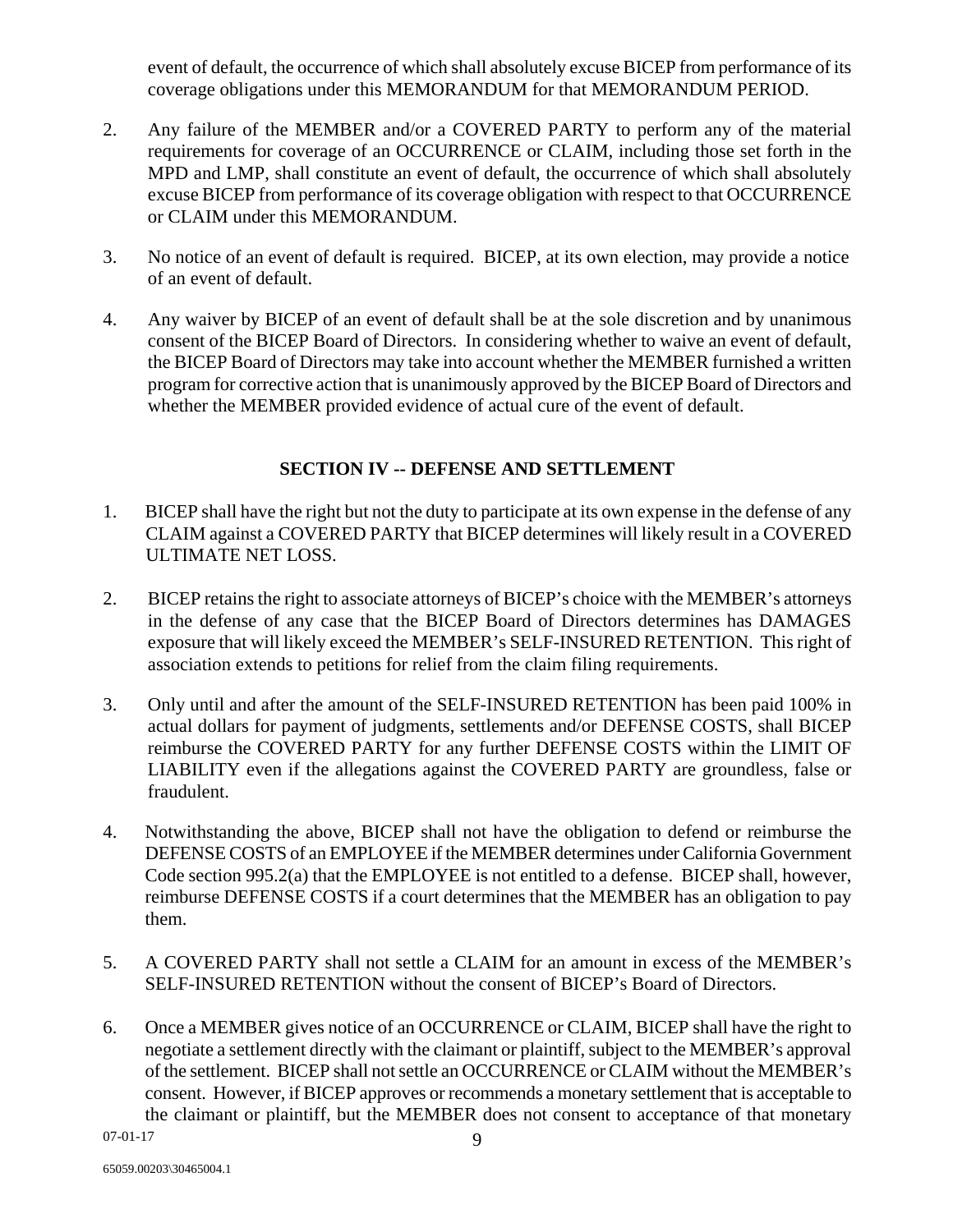settlement offer, BICEP's liability shall be limited to the amount that BICEP would have paid in such settlement.

7. BICEP shall not be obligated to pay any CLAIM or reimburse DEFENSE COSTS above the LIMIT OF COVERAGE over the SELF-INSURED RETENTION.

# **SECTION V – MEMBER'S SELF-INSURED RETENTION AND BICEP'S LIMIT OF LIABILITY**

- 1. BICEP's liability to a COVERED PARTY as the result of any one OCCURRENCE is only the COVERED ULTIMATE NET LOSS.
- 2. For the purpose of determining the SELF-INSURED RETENTION and LIMIT OF LIABILITY, all DAMAGES arising out of continuous or repeated exposure to substantially the same general conditions or course of conduct shall be considered as arising out of one OCCURRENCE during the first applicable coverage period.
- 3. The SELF-INSURED RETENTION is not a monetary obligation that a COVERED PARTY owes to BICEP. Rather, the SELF-INSURED RETENTION is a non-monetary, material requirement a COVERED PARTY must perform, among other material requirements as set forth in the LMP and MPD, in order to be entitled to coverage on an OCCURRENCE or CLAIM.

# **SECTION VI -- COVERAGE PERIOD AND TERRITORY**

The coverages stated in Section I of this MEMORADUM apply to DAMAGES caused by an OCCURRENCE anywhere in the world during the MEMORANDUM PERIOD.

## **SECTION VII -- EXCLUSIONS**

This MEMORANDUM does not apply to any CLAIM for or arising out of:

1. Except as provided under SUDDEN AND ACCIDENTAL POLLUTION, any claim arising out of the contamination of the environment by POLLUTANTS introduced at any time, into, under or upon land, the atmosphere, or any watercourse or body of water or aquifer. This exclusion applies whether or not the contamination is introduced into the environment intentionally or accidentally or gradually or suddenly and whether or not the COVERED PARTY or any other person or organization is responsible for the contamination. However, as to any such claim for DAMAGES for PERSONAL INJURY or to real property no longer owned, maintained, or used by the COVERED PARTY, the BICEP will provide a defense up to the amount of \$100,000 over the RETAINED LIMIT per OCCURRENCE for any such pollution related claim.

> "Contamination" includes any unclean, unsafe, or unhealthful condition, either actual or potential, which arises out of the presence in the environment of any POLLUTANT whether permanent or transient. "Environment" includes land, bodies of water, underground water or water table or aquifer, the atmosphere, and any other natural feature of the earth, whether or not altered, developed or cultivated.

> This exclusion does not apply to firefighting activities, including training burns, or intentional demolition or burns for the purpose of limiting a fire, or to the discharge of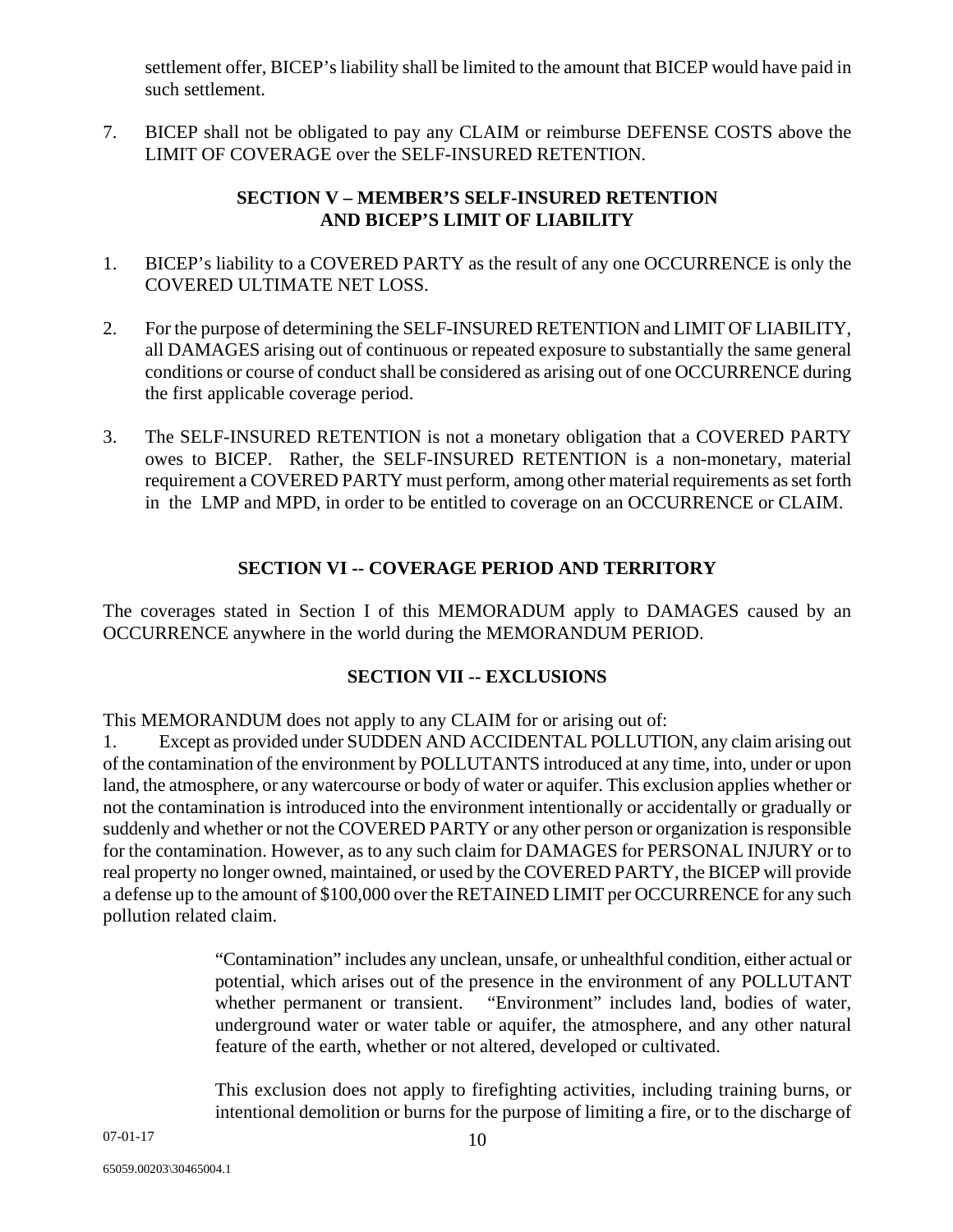POLLUTANTS for the purpose of controlling a fire or to police use of mace, oleoresin capsicum (O.C. or pepper gas), or tear gas, or to weed abatement, or to tree spraying, or to claims arising from sudden and accidental sewer backups, with such coverage provided and limited to an amount up to \$100,000 over the RETAINED LIMIT per **OCCURRENCE** 

This exclusion does not apply to claims arising from the sudden and accidental discharge, dispersal, release, or escape of chlorine and other chemicals (gas, liquid, or solid) which are being used or being prepared for use in fresh or waste water treatment or in water used in swimming pools, wading pools, or decorative fountains, with such coverage provided and limited to an amount up to \$100,000 over the RETAINED LIMIT per OCCURRENCE. As used herein, "sudden" means abrupt or immediate, and occurring within a period not exceeding twenty-four (24) hours; "accidental" means causing harm neither expected nor intended by a COVERED PARTY.

This exclusion does not apply to claims arising from materials being collected as part of any drop off or curbside recycling program implemented and operated by the COVERED PARTY, if the materials have not been stored by the COVERED PARTY or parties for a continuous period exceeding sixty (60) days. Notwithstanding what is stated in the applicable Declarations, the LIMIT OF COVERAGE for any claims described in this exception will be subject to a limit of \$100,000.

This exclusion does not apply to claims arising from mold and/or fungus, with coverage for such claims limited to an amount up to \$100,000 over the RETAINED LIMIT per OCCURRENCE.

This exclusion does not apply to PROPERTY DAMAGE or BODILY INJURY caused by a COVERED PARTY's response to "contamination" caused by a third-party unrelated to a COVERED PARTY. "Response" includes cleanup, removal, containment, treatment, detoxification and neutralization of POLLUTANTS.

2. Governmental orders, directions or requests that the COVERED PARTY test for, monitor, clean up, remove, remedy, contain, treat, detoxify or neutralize POLLUTANTS

3. A governmental unit or other third party's loss or expenses, including attorney fees, or efforts to monitor, clean up, remove, remedy, contain, trace, detoxify or neutralize POLLUTANTS.

- 4. Hazardous properties of NUCLEAR MATERIAL.
- 5. DAMAGES (unless arising out of liability for EMPLOYMENT PRACTICES) to:
	- a. An EMPLOYEE within the course and scope of his or her employment caused by the MEMBER, its AGENCY or its EMPLOYEE.
	- b. An EMPLOYEE's spouse, child, parent, brother or sister resulting from the acts or omissions of the EMPLOYEE within the course and scope of his or her employment by the MEMBER or its AGENCY.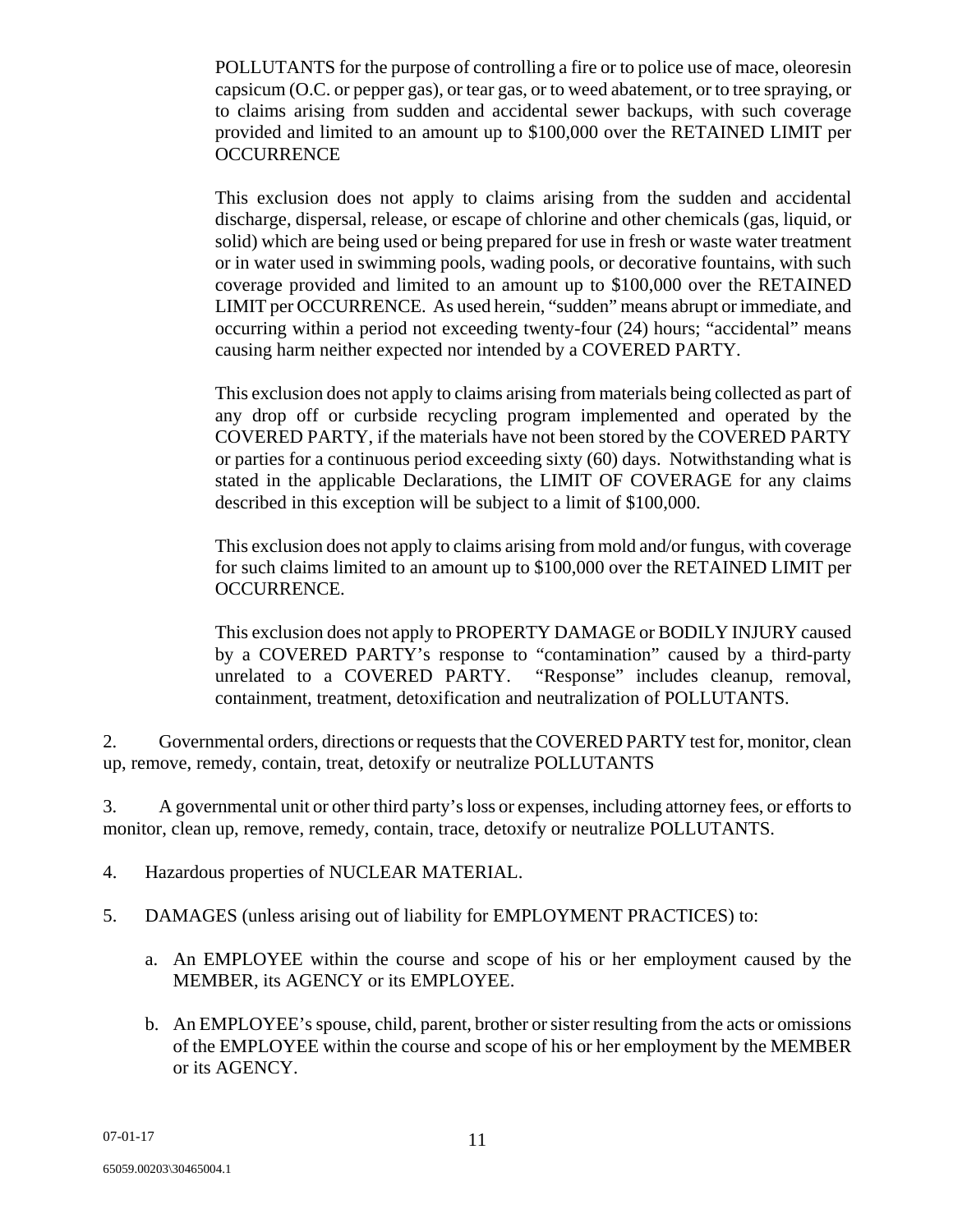This exclusion does not apply, however, to the MEMBER or its AGENCY's liability under a COVERED INDEMNITY CONTRACT.

- 6. The liability of any MEMBER to its AGENCY, or the AGENCY to the MEMBER.
- 7. Liability of a COVERED PARTY to its own past or present employer.
- 8. Liability of a COVERED PARTY under Definition 7e to another COVERED PARTY.
- 9. Workers' compensation or disability benefits law or any similar law.
- 10. Use or operation by or on behalf of the MEMBER as respects:
	- a. Any hospital.
	- b. Any health care provider because of his or her professional arts, errors or omissions.

This exclusion does not apply to:

- i. Paramedics, emergency medical technicians, medical examiners, technicians, phlebotomists or nurses, but only when in employ of the MEMBER or its AGENCY; and
- ii. Occupational physical examinations, tuberculosis testing and immunization conducted at the direction of the MEMBER or its AGENCY.
- c. Any clinic or infirmary that has:
	- i. Overnight facilities; or
	- ii. That performs invasive surgery of any kind, or
- d. Any pharmacy operated by or for the MEMBER or its AGENCY.
- 11. Rupture, bursting, overflow, seepage, or release or failure to release water from any DAM.
- 12. Punitive or exemplary damages, or damage multiples such as double or treble damages awarded pursuant to statute or law.
- 13. The COVERED PARTY's actual fraud, corruption, or actual malice.
- 14. The COVERED PARTY's "willful act", as used in Insurance Code Section 533.
- 15. PROPERTY DAMAGE to:
	- a. Property owned by the COVERED PARTY;
	- b. Property rented to or leased to the COVERED PARTY where the COVERED PARTY has assumed liability for damage to or destruction of such property, unless the COVERED PARTY would have been liable in the absence of such assumption of liability; or

07-01-17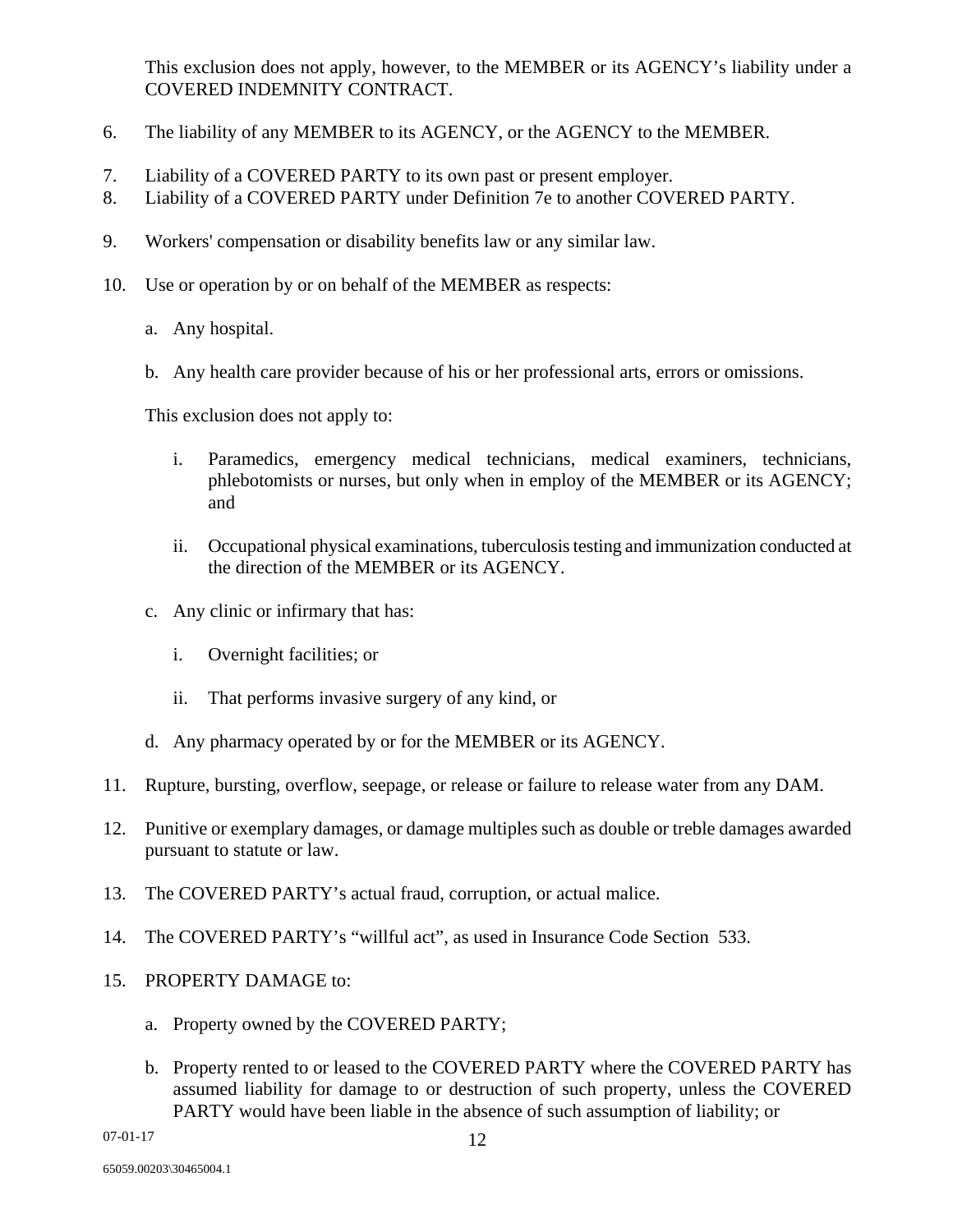## c. AIRCRAFT or WATERCRAFT in the COVERED PARTY's care, custody or control.

- 16. Operation of any transit district, transit system, or public transportation system owned or operated by the COVERED PARTY, except any transit system operating over non-fixed route systems such as "dial-a-ride," senior citizen or day care transportation, or handicapped transportation.
- 17. Ownership, maintenance, loading or unloading, use or operation of any AIRCRAFT, airfields, runways, hangars, buildings or other properties in connection with aviation activities. However, in connection with airfields, runways, hangars, buildings or other properties in connection with aviation activities, this exclusion shall not apply to those areas open to the public for the purpose of entering, leaving, or using the airport facilities, including parking lots and garages. "Loading" and "unloading" of AIRCRAFT as set forth above shall not apply to paramedics, nurses or emergency medical technicians.

 This exclusion does not apply to claims arising out of the operation, ownership, maintenance or use or entrustment to others of any UNMANNED AERIAL VEHICLE owned or operated by or rented to or loaned by or on behalf of any named COVERED PARTY if operated in accordance with all applicable federal, state, and local laws, rules, and regulations, including but not limited to Federal Aviation Administration (FAA) rules and regulations for UNMANNED AERIAL VEHICLE detailed in part 107 of Title 14 of the Code of Federal Regulations and if also approved for use by the chief executive officer (or designee) of the named COVERED PARTY before use.

This exclusion applies only to the coverages for BODILY INJURY and PROPERTY DAMAGE.

- 18. Failure to supply or provide an adequate supply of gas, water or electricity when such failure is a result of the inadequacy of the COVERED PARY's facilities to supply or produce sufficient gas, water or electricity to meet customary demand.
- 19. Eminent domain, condemnation proceedings, regulatory takings or INVERSE CONDEMNATION, by whatever name called. This exclusion applies to any loss, cost, expense, and/or liability, including, but not limited to, BODILY INJURY PROPERTY DAMAGE PERSONAL INJURY EMPLOYMENT PRACTICES or PUBLIC OFFICIALS ERRORS OR OMISSIONS or that, in whole or in part, directly or indirectly, howsoever remote, is caused by, is in connection with, is related to, is contributed to by, and/or arises out of the principles of eminent domain, condemnation proceedings or INVERSE CONDEMNATION, by whatever name called, whether grounded in federal or state law, regardless of whether such claims are made directly against the COVERED PARTY or by virtue of any agreement entered into by or on behalf of the COVERED PARTY.

 This exclusion shall not apply to any physical injury to tangible third-party property, including loss of use of that property due to inverse condemnation where any suits or claims for inverse condemnation are a result of negligence on the part of a COVERED PARTY;

20. Benefits payable by a COVERED PARTY under any employee benefit plan (whether the plan is voluntarily established or mandated by statute).

This exclusion does not apply, however to liability of a COVERED PARTY for failure to secure such benefits from a third party provider.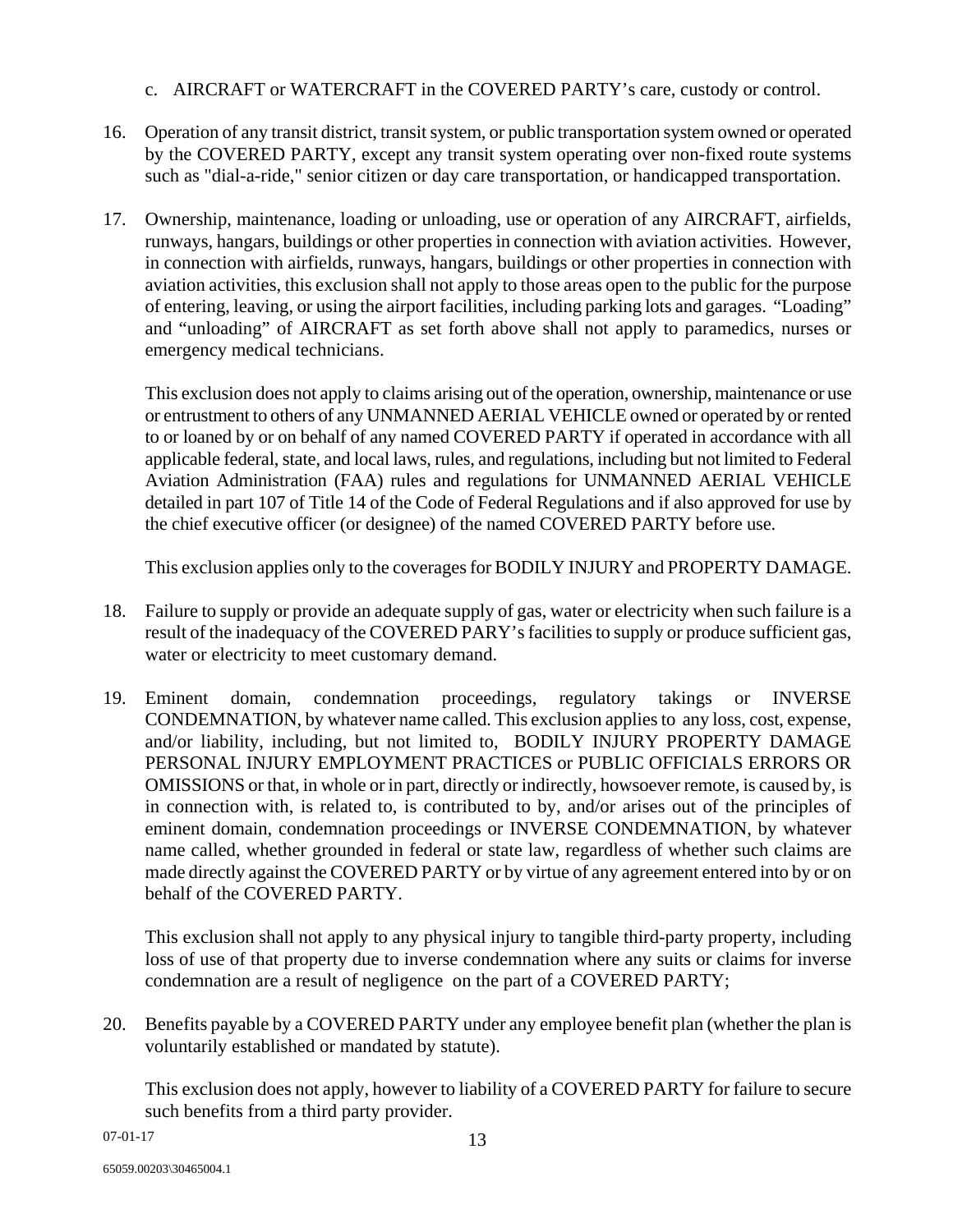- 21. Refund of taxes, fees or assessments.
- 22. Remuneration or financial gain to which the COVERED PARTY was not legally entitled.
- 23. Willful violation of a penal code or ordinance committed by or with the knowledge or consent of the COVERED PARTY.
- 24. Estimates of probable costs or cost estimates being exceeded or faulty preparation of bid specifications or plans, including architectural plans.
- 25. Failure to perform, or breach of, a contractual obligation, except for liability:
	- a. That would be imposed in the absence of the contractual obligation;
	- b. Assumed under any COVERED INDEMNITY CONTRACT.
- 26. The Employee Retirement Income Security Act of 1974 (ERISA) and any law amendatory thereto, or any state statute or common law rule which imposes fiduciary duties and responsibilities with respect to employee benefit programs.
- 27. The Consolidated Omnibus Budget Reconciliation Act of 1985 (COBRA).
- 28. War, whether or not declared, civil war, or revolution or any act or condition incident to the foregoing, except for a MEMBER's response to such acts or conditions.
- 29. The purchase, sale, issuance and holding of securities, including but not limited to bonds.
- 30. A lockout, strike, picket line, replacement or similar actions in connection with labor disputes or labor negotiations.

This exclusion does not apply to the coverages for BODILY INJURY and PROPERTY DAMAGE.

- 31 The cost of modifying any building or property in order to make said building or property more accessible or accommodating to any disabled person in compliance with the Americans with Disabilities Act (Public Law 101-336) or similar state law.
- 32. Claims arising out of CYBER LIABILITY.

#### **SECTION VIII – OTHER TERMS AND CONDITIONS**

The following are additional material terms and conditions of this MEMORANDUM:

1. No voluntary payments: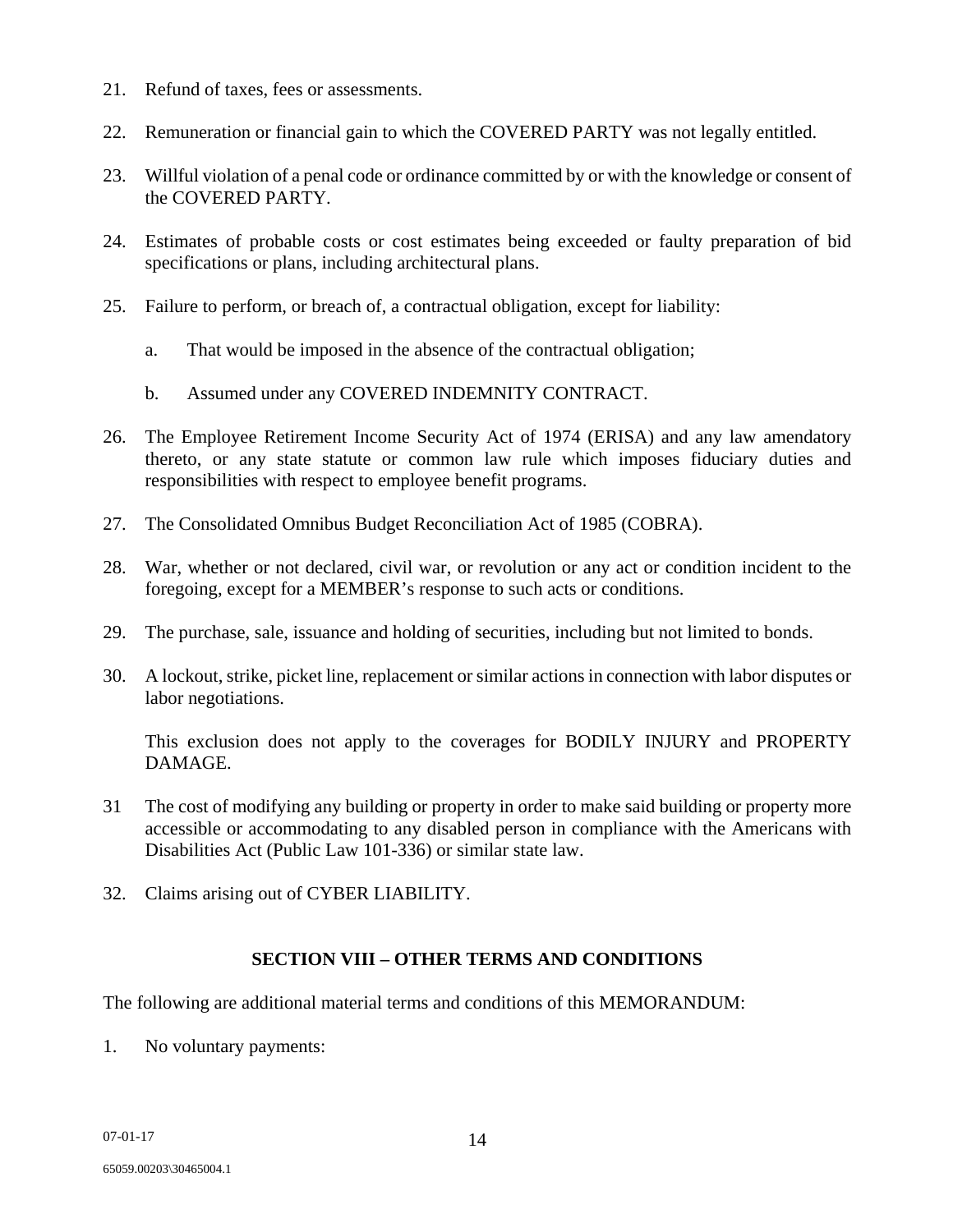The COVERED PARTY shall not, except at its own cost, voluntarily (that is, without BICEP's approval) make any payment, assume any obligation or incur any expense, including DEFENSE COSTS, after it has exhausted its SELF-INSURED RETENTION.

2. Bankruptcy:

In the event of bankruptcy of a MEMBER, the MEMBER must assume this MEMORANDUM and all other Governing Documents for each MEMORANDUM PERIOD in accordance with the assumption requirements for Title 11 of the United States Code; otherwise, to the extent they are not assumed, they shall be deemed rejected. It is the parties' express intention that this MEMORANDUM and all other Governing Documents be construed and shall be construed as executory contracts under Title 11 of the United States Code.

3. Other coverage:

If collectible insurance or any other coverage with any insurer, joint powers insurance authority, or other source respectively is available to the COVERED PARTY covering a loss also covered hereunder (whether on primary, excess or contingent basis), the coverage provided by this MEMORANDUM shall be in excess of, and shall not contribute with, such other insurance or coverage, provided that this clause does not apply with respect to insurance purchased or coverage obtained specifically to be in excess of this MOC. If the other collectible insurance or other coverage exceeds the COVERED PARTY'S SELF-INSURED RETENTION amount and the loss is in excess of the amount of other collectible insurance or other coverage, the coverage provided by this MEMORANDUM will apply over the other collectible insurance or other coverage up to the limits of the BICEP's liability.

4. Duration of an occurrence:

An OCCURRENCE with a duration of more than one MEMORANDUM PERIOD shall be treated as a single OCCURRENCE arising during the MEMORANDUM PERIOD when the OCCURRENCE began.

5. Endorsements to the MEMORANDUM:

Notice to any agent or knowledge possessed by any agent or by any other person shall not affect a waiver or change in any part of this MEMORANDUM or stop BICEP from asserting any right under the terms of this MEMORANDUM, nor shall the terms of this MEMORANDUM be waived or changed, except by endorsement issued to form a part of this MEMORANDUM.

6. No third party beneficiaries:

Nothing in this MEMORANDUM is intended to make any person or entity, other than a COVERED PARTY, a third party beneficiary of the coverage that this MEMORANDUM provides.

This MEMORANDUM confers no coverage or benefits on any person or entity other than a COVERED PARTY; no person or entity other than a COVERED PARTY shall have the right to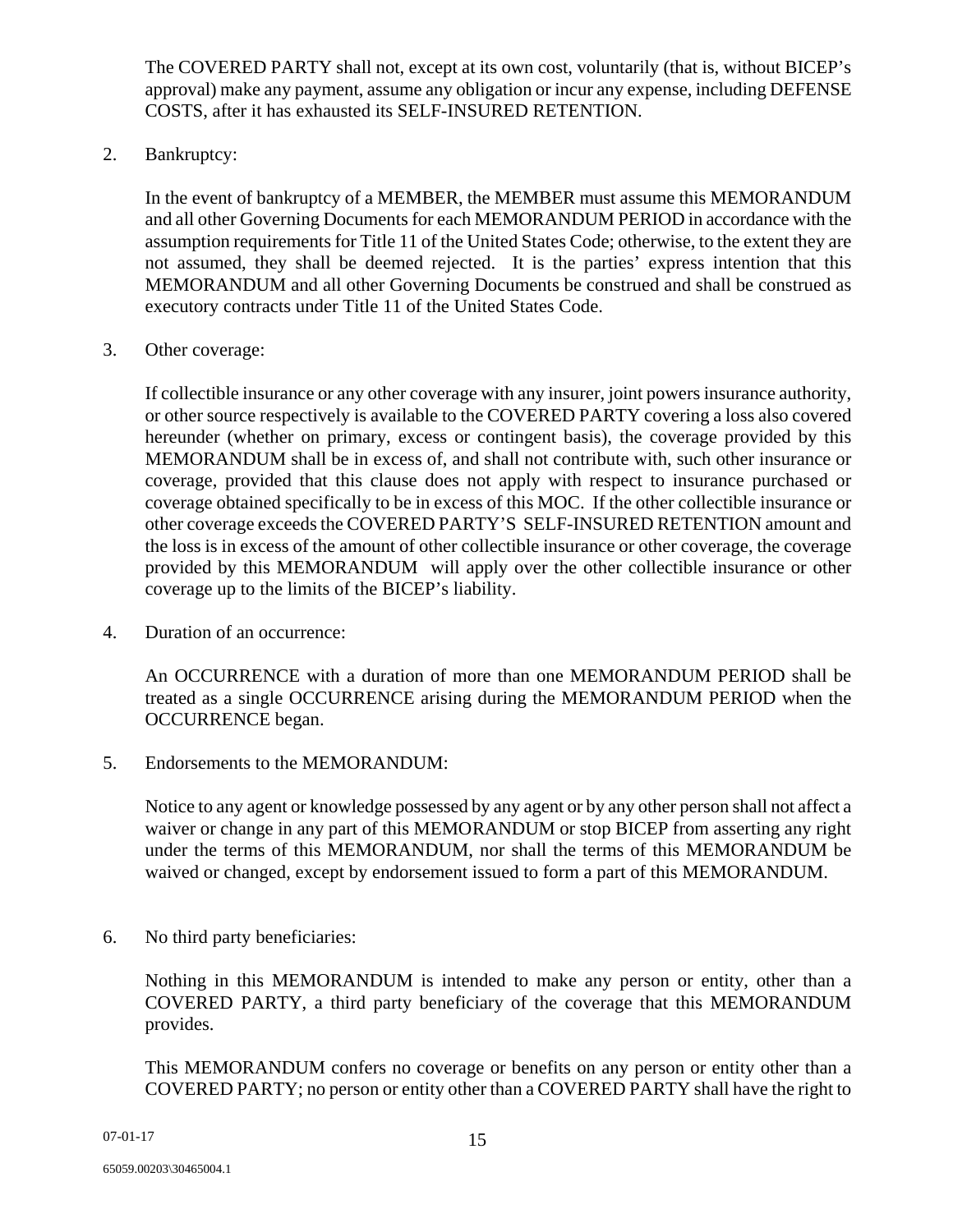bring a legal action against BICEP, without its consent, to determine BICEP's obligations to a COVERED PARTY under this MEMORANDUM.

7. Subrogation:

BICEP shall be subrogated to the extent of any payment hereunder to the COVERED PARTY's rights of recovery thereof, and the COVERED PARTY shall do nothing after loss to prejudice such right and shall do everything necessary to secure such right. Any amount so recovered shall be apportioned as follows:

- a. The expenses of all such recovery proceedings shall be paid before any reimbursements are made. If there is no recovery in the proceedings conducted by BICEP, then BICEP shall bear the expenses thereof.
- b. The highest layer of coverage shall be reimbursed first and, if there be sufficient recoveries, then the next highest layer, until all recoveries are used up.
- 8. Assignment of interest:

Assignment of interest under this MEMORANDUM shall not bind BICEP unless approved by the BICEP Board of Directors.

9. Drop down exclusion:

BICEP's LIMIT OF LIABILITY shall not be increased for any reason, including, but not limited to, the refusal or inability of the COVERED PARTY to pay 100% in actual dollars the SELF-INSURED RETENTION or by the refusal or inability of any underlying insurer or joint powers authority to pay, whether by reason of insolvency, bankruptcy, or otherwise. In no event shall BICEP's obligation to provide coverage on an OCCURRENCE or CLAIM under this MEMORANDUM arise until all material requirements for coverage of the OCCURRENCE or CLAIM have been fulfilled as set forth in Sections IV and V, including those set forth in the MPD and LMP.

10. Separate limits:

If two or more MEMBERS are jointly or jointly and severally liable for the same CLAIM or OCCURRENCE, a separate SELF-INSURED RETENTION and LIMIT OF LIABILITY applies collectively to each MEMBER and its AGENCIES, its EMPLOYEES and any COVERED PARTY under Definition 7.e.

11. Severability:

This MEMORANDUM uses the term COVERED PARTY severally and not collectively, so that it applies separately to each COVERED PARTY as if it were the only COVERED PARTY. However, this provision shall not increase a MEMBER's SELF-INSURED RETENTION or BICEP's LIMIT OF LIABILITY.

12. Interpretation: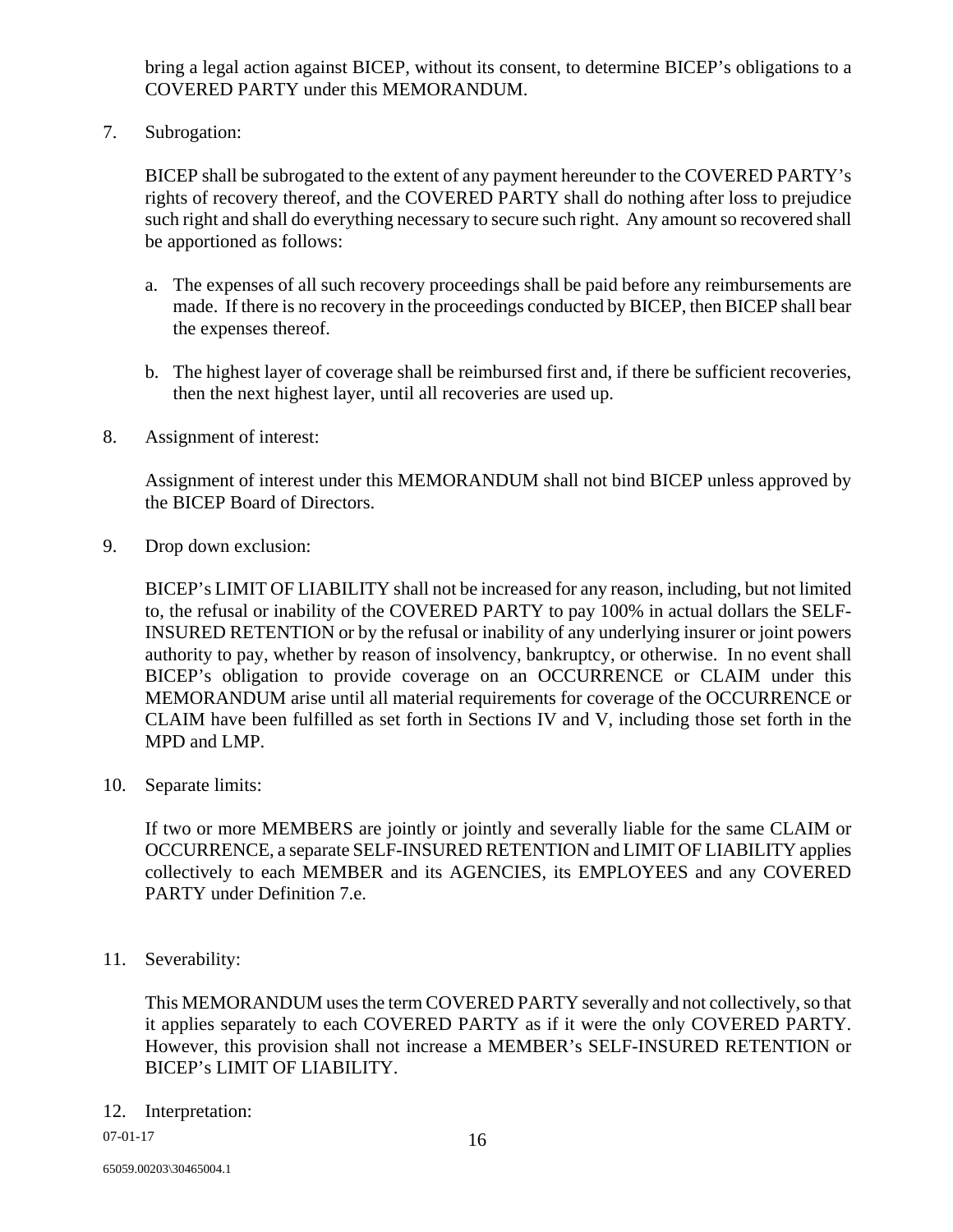- a. This MEMORANDUM does not provide insurance so that the rule that all ambiguities must be construed against an insurer does not apply. This MEMORANDUM shall be construed according to the principles of contract law, giving full effect to the intent of the MEMBERS and BICEP's Board of Directors in adopting it.
- b. This MEMORANDUM shall be interpreted without regard to the drafter. Its terms and intent, with respect to the rights and obligations of any COVERED PARTY or BICEP, shall be interpreted and construed on the express assumption that the MEMBERS and BICEP participated equally in its drafting.
- 13. Law governing the MEMORANDUM:

This MEMORANDUM shall be governed and construed in accordance with the laws of the State of California.

- 14. Dispute Resolution and Jurisdiction for Disputes. Prior to the commencement of any judicial, administrative or other action or proceedings against, involving or relating to BICEP, including with respect to any rights, interests, duties or obligations, whether legal or equitable, arising from or related to this MEMORANDUM, the MPD or LMP, the MEMBER and BICEP are required to participate in good faith in non-binding mediation to resolve the dispute. The parties subject to the dispute shall (a) equally share the costs and costs of mediation and (b) select a mutually agreeable mediator knowledgeable about pooling agreements to mediate the dispute. After the mediation, and only after the mediation, the sole and exclusive jurisdiction for any dispute arising in, arising from or relating to this MEMORANDUM (or any other GOVERNING DOCUMENTS) shall be the Superior Court of the State of California.
- 15. Cancellation:

This MEMORANDUM may, with respect to any MEMBER, be cancelled by BICEP on ninety (90) days' notice either for the then-current MEMORANDUM PERIOD or, in the event of expulsion, permanently upon the occurrence of the events and under terms set forth in the LIABILITY PROGRAM.

16. Named Member:

The MEMBER first named in Item 1 of the Declarations is authorized to act on behalf of itself, its AGENCIES, its EMPLOYEES, and any COVERED PARTY under Definitions 6.e and 6.f with respect to giving and receiving Notice of Cancellation and for receiving any return premium that may become payable under this MEMORANDUM. That MEMBER is also responsible for the payment of all premiums.

17. Additional Covered Party:

If any primary insurance is held by the person(s), entity(ies), or organization(s) named by a duly issued certificate as an ADDITIONAL COVERED PARTY, the coverage provided by this MEMORANDUM is primary to that other insurance, but will apply in excess of the applicable COVERED PARTY's SELF-INSURED RETENTION specified in the Declarations. BICEP shall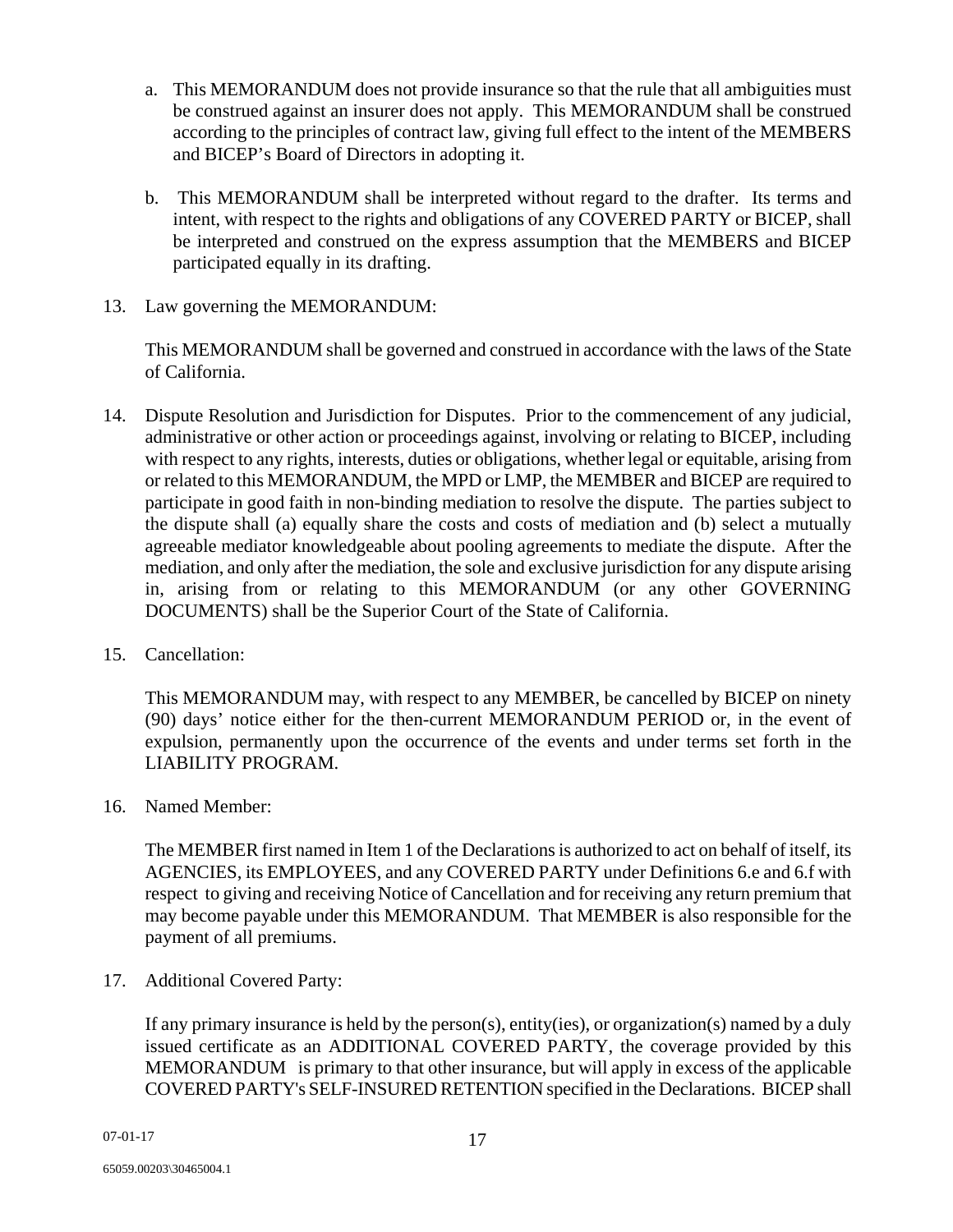not seek contribution from the other insurance held by such ADDITIONAL COVERED PARTY for amounts payable under this MEMORANDUM.

This condition applies only with respect to liability for BODILY INJURY and PROPERTY DAMAGE arising solely out of the negligent acts of the applicable COVERED PARTY, and not with respect to any other liability.

 This condition does not apply to a person(s), entity(ies) or organization(s) unless the applicable COVERED PARTY had a specific written contract with that person(s), entity(ies) or organization(s) that meets all of the following criteria:

a. The contract was duly approved by the MEMBER, and

 b. The contract requires that the person(s), entity(ies) or organization(s) be named as an ADDITIONAL COVERED PARTY under this Memorandum, and

 c. The COVERED PARTY received the request for designation as an ADDITIONAL COVERED PARTY before the date that the applicable COVERED PARTY begin operations or performance under the contract, and

d. The contract requires that the coverage provided by this MEMORANDUM be primary.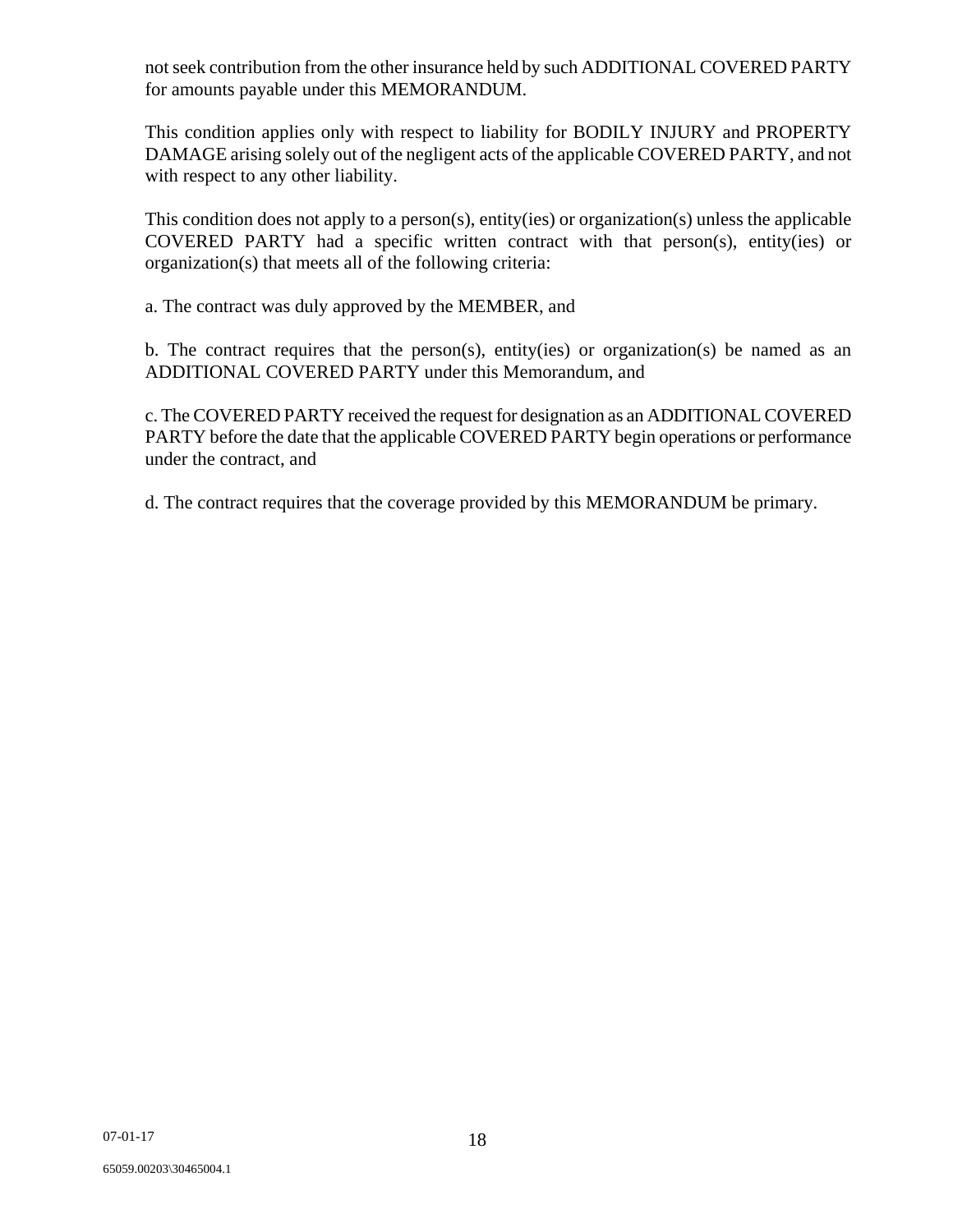# **EXHIBIT "A" TO BICEP MEMORANDUM OF COVERAGE**

# BIG INDEPENDENT CITIES EXCESS POOL LIABILITY RISK MANAGEMENT REQUIREMENTS

1.0. DEFINITIONS. The Definitions in the BICEP MASTER MEMORANDUM OF COVERAGE (MEMORANDUM) apply to capitalized words in these Liability Risk Management Requirements ("Requirements").

2.0. MEMBER's RISK MANAGER. Each MEMBER shall have and maintain a full-time risk management employee, or subject to the unanimous approval of the Board, shall have either: (i) a risk management professional, or (ii) otherwise must be able to demonstrate a sound risk management program.

3.0. LOSS PREVENTION PROGRAM. Each MEMBER shall maintain a loss prevention program, and shall act upon all recommendations of BICEP concerning the reduction of unsafe conditions and the correction of policies or practices that are likely to lead to CLAIMS.

4.0. RECORDS.

4.1. The MEMBER shall furnish an annual audited financial statement to BICEP.

4.2. The MEMBER shall maintain individual claim files containing the Documentation specified in Section 9.3 for all CLAIMS for the preceding ten (10) fiscal years. The files shall be referenced and stored for retrieval by City Claim Number.

4.3. The MEMBER shall maintain a computer-generated spreadsheet showing the following information by columns for all CLAIMS in the ten (10) preceding fiscal years:

- a. City Claim No.
- b. BICEP Claim No. [If any]
- c. Claimant
- d. City Department
- e. Loss Date
- f. Claim Date
- g. Description
- h. Current Status
- i. Amounts Reserved
- j. Amounts Paid
- k. Date Closed

4.4 The MEMBER shall submit copies of the above records to BICEP as directed by its General Manager or its duly constituted committees.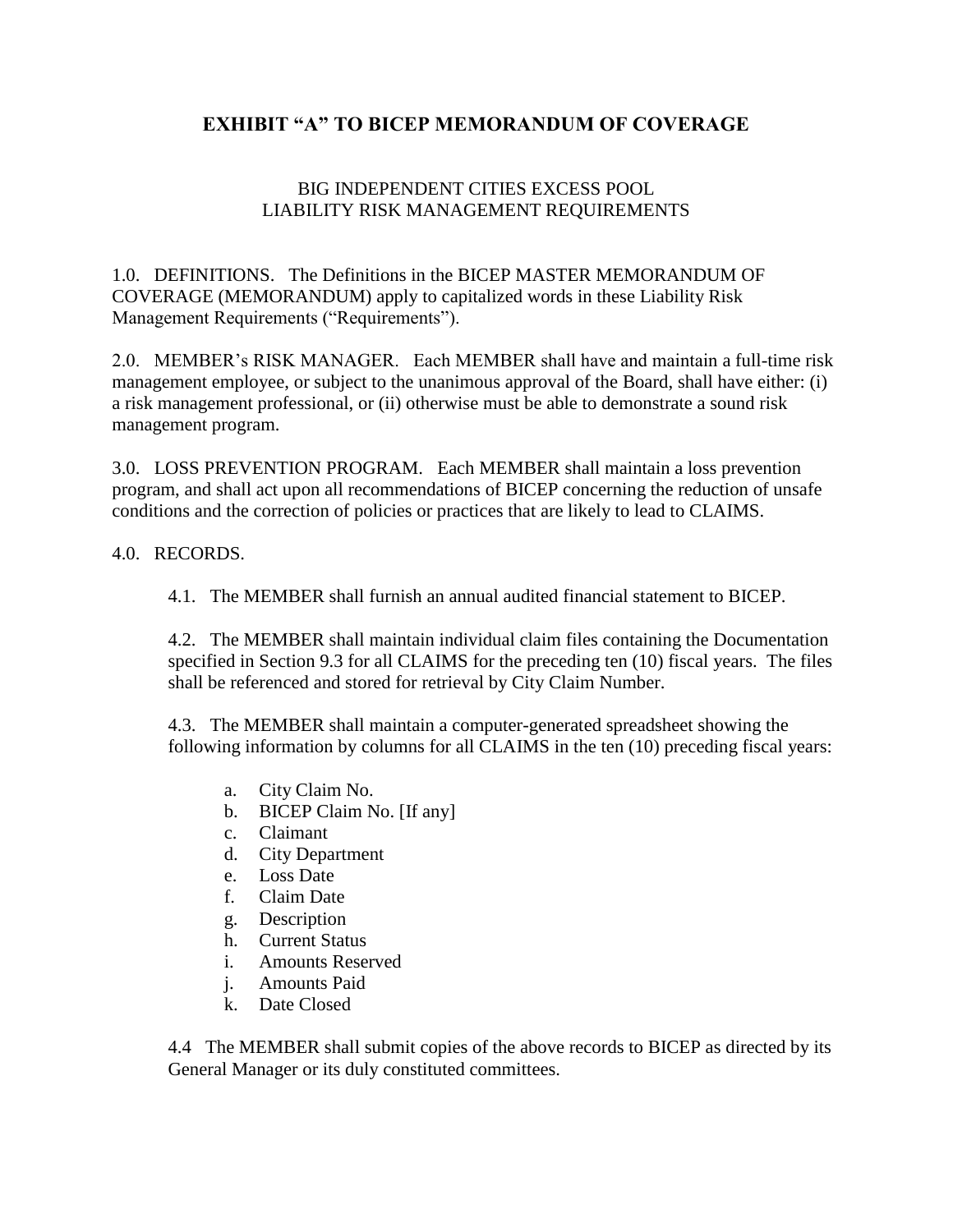#### 5.0. DEFENSE ATTORNEYS AND FEES.

5.1. The MEMBER shall use qualified defense attorneys experienced in litigating the type of CLAIM at issue.

5.2. BICEP retains the right to associate its attorneys with the MEMBER's attorneys in the defense of any case that the BICEP Board of Directors determines has DAMAGES exposure that will likely exceed the MEMBER's SELF-INSURED RETENTION. This right of association extends to petitions for relief from the claim filing requirements.

5.3. The MEMBER shall contract to pay outside defense attorneys a reasonable rate for the type of CLAIM at issue, not to exceed \$250 an hour, unless the BICEP Board of Directors authorizes a higher rate which determination shall consider the usual, customary and reasonable rate for the complexity of the CLAIM at issue.

5.4. If the MEMBER elects to defend a CLAIM through its City Attorney Office, BICEP will credit \$150 an hour or the MEMBER's actual cost (as demonstrated by the MEMBER), whichever is greater, as DEFENSE COSTS for services in defense of a CLAIM. The City Attorney Office shall maintain hourly time records.

5.5. The BICEP Board of Directors may periodically revise the rates in sections 5.3 and 5.4 to reflect prevailing attorney hourly rates.

5.6. The MEMBER may select, subject to BICEP's approval, an alternative method of accounting for DEFENSE COSTS, such as the resource allocation method.

#### 6.0. NOTICE OF CLAIMS AND OCCURRENCES.

6.1 As soon as practicable, the MEMBER shall provide BICEP with written notice of any CLAIM or OCCURRENCE that the BICEP MEMORANDUM covers or potentially covers, if:

a. The MEMBER reserves the CLAIM or OCCURRENCE in an amount at least equal to 50% of the MEMBER's SELF-INSURED RETENTION or \$500,000, whichever is less;

b. The CLAIM or OCCURRENCE has a potential DAMAGES exposure at least equal to 50% of the MEMBER's SELF-INSURED RETENTION or \$500,000, whichever is less;

c. The CLAIM or OCCURRENCE involves paralysis, brain damage, dismemberment, or death; or

d. A single OCCURRENCE results in two or more CLAIMS that, in the aggregate, are reserved at, or have a potential DAMAGES exposure at least equal to 50% of the MEMBER's SELF-INSURED RETENTION or \$500,000, whichever is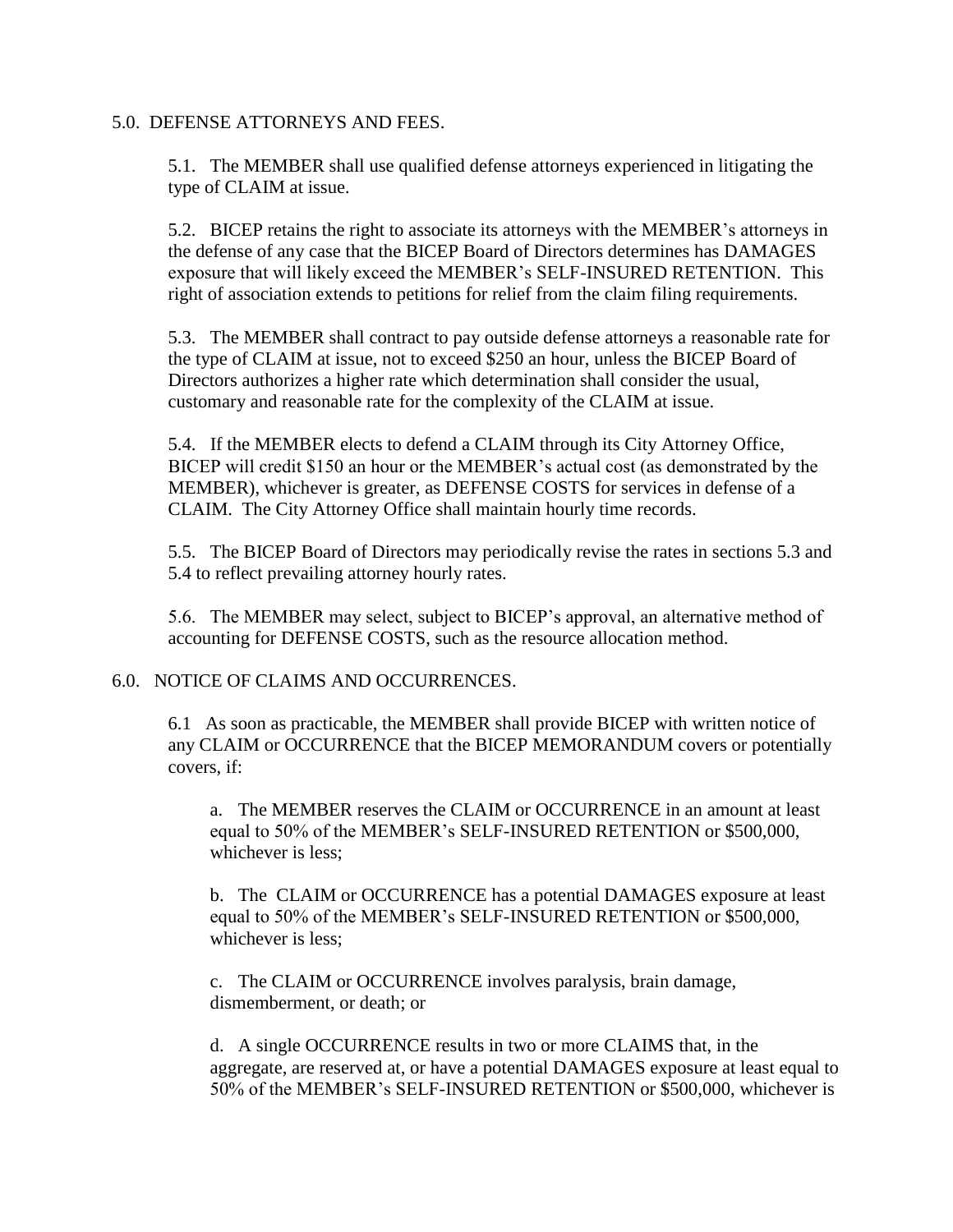less.

6.2. The reserves and estimates of potential DAMAGES exposure in Section 6.1 above shall include the MEMBER's potential exposure to claimant's attorney fees, costs, and prejudgment interest, if applicable.

# 7.0. CLAIMS ADMINISTRATION AUDIT.

7.1. The BICEP Board of Directors shall select a claims auditor.

7.2. Utilizing the Liability Claims Quality Control Guidelines in section 9 below, the auditor shall conduct a claims administration audit once annually, or more often at the discretion of the BICEP Board of Directors, particularly if:

a. There is an unusual fluctuation or increase in the MEMBER's claims experience or number of claims;

b. There is a change of liability claims administration firms; or in-house claims/litigation management; or

c. The MEMBER is new.

7.3. Within sixty (60) days of receipt of the audit report, the MEMBER shall respond to any recommendations and shall either outline in writing a program for corrective action or explain why the MEMBER should not be required to follow the recommendations.

8.0 ACTUARIAL STUDY. The BICEP Board of Directors shall obtain an actuarial study performed by a Fellow of the Casualty Actuarial Society annually, or more often if indicated. Based on the actuarial recommendations, BICEP shall maintain Reserves and the MEMBER shall make funding contributions equal to or exceeding the "Projected Ultimate Losses" shown in the actuarial report.

# 9.0. LIABILITY CLAIMS QUALITY CONTROL GUIDELINES

9.1 The MEMBER will:

a. Conduct investigation within thirty days of the MEMBER's knowledge of the CLAIM, including taking statements from participants and witnesses.

b. Develop information regarding liability issues, including immunities, comparative negligence, joint tortfeasors, and joint and several liability.

c. Develop information on damages, including property damage, nature and extent of bodily injury and emotional distress claims, medical costs, and economic damages such as wage loss, lost profits and loss of goodwill.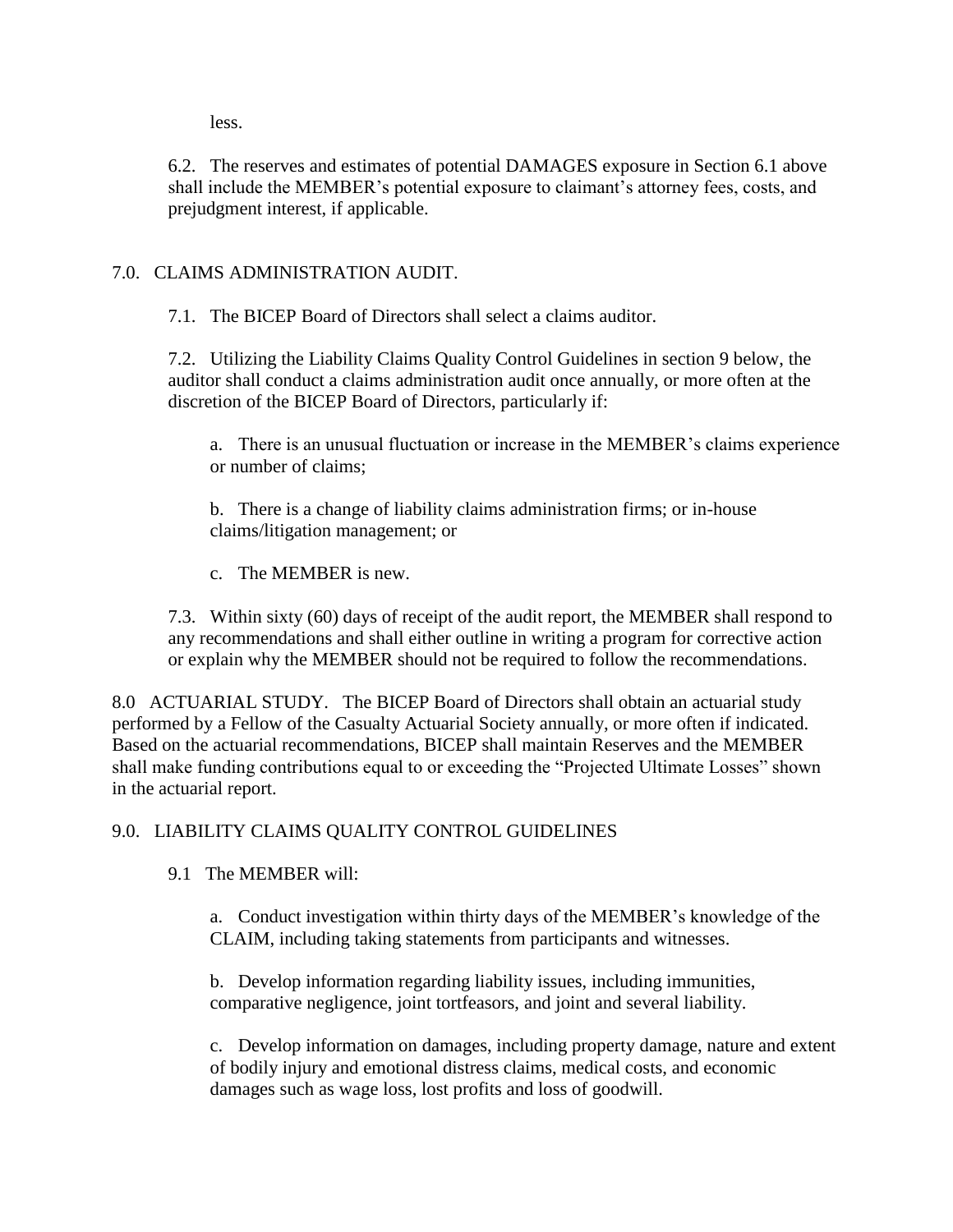d. Obtain and review contracts that may be in effect relating to specific accidents, such as hold harmless and indemnity agreements, additional insured requirements, other applicable insurance policies and joint powers agreements with other public entities.

e. Obtain defective products and/or other evidence, and hold if at all possible or at least locate where such products are being held and obtain product information for the file.

f. Utilize experts appropriately in cases.

g. Maintain membership in Claims Index Bureau; provide the Bureau with updated indexing information as applicable; and make inquiries on claims when an index match occurs.

h. Arrange appraisals for damaged property.

i. Timely report to BICEP and all insurers that potentially provide insurance coverage.

9.2. Tort Claim Requirements. The MEMBER shall give all notices (pertaining to claims insufficiency, returning late claims, claims rejections) in accordance with applicable law.

9.3. Documentation:

9.3.1 The MEMBER shall establish reasonable reserves based upon facts known, within thirty (30) days of receipt of investigative report, with expenses included. The reserves shall reflect the MEMBER's potential exposure to claimant's attorney fees, costs and interest, if applicable. The MEMBER shall monitor reserves for adequacy throughout the life of the CLAIM and modify them as needed.

9.3.2. The MEMBER shall maintain a claim file on each CLAIM against the MEMBER or its EMPLOYEE.

9.3.3. The claims files shall contain documentation necessary to support the decisions made with respect to disposition of CLAIMS.

9.3.4. Photos, diagrams, plans, contracts, medical and law enforcement reports, reports of investigation, attorney reports and other relevant documents shall be deposited in the claim file in a timely fashion.

9.4. Requirements for Written Reports from MEMBER's defense attorney after the MEMBER has placed BICEP on notice of a CLAIM or OCCURRENCE.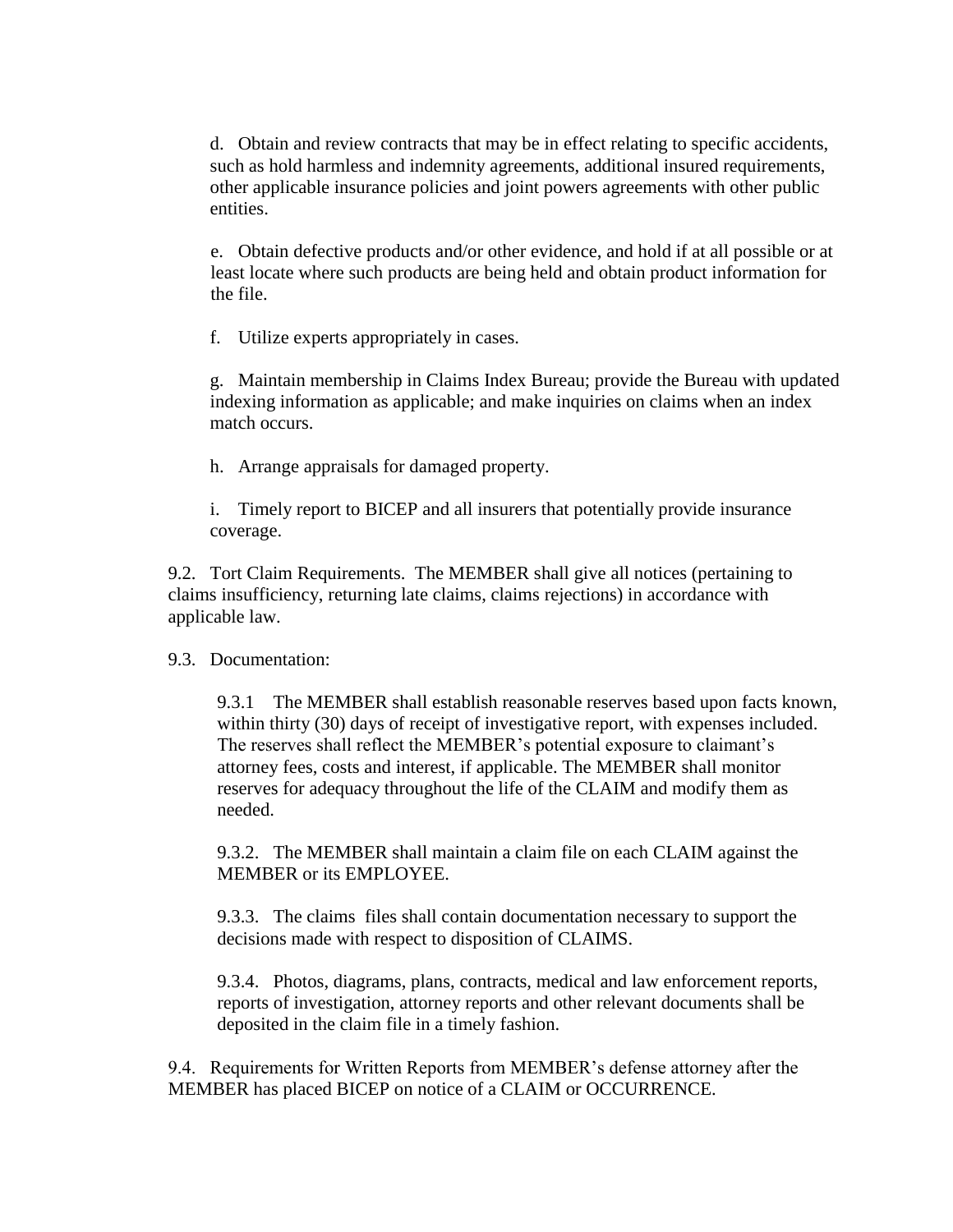9.4.1. The MEMBER shall provide its outside defense attorney(s) with copies of the attached (a) BICEP Defense Attorney Reporting Requirements and (b) BICEP Litigation Plan and Budget.

9.4.2. The MEMBER has the responsibility of ensuring that its outside defense attorney(s) complies with BICEP's reporting and budgeting requirements.

9.4.3 If the City Attorney Office serves as lead defense attorney, it shall provide BICEP with the Preliminary Evaluation described in Section I of the attached BICEP Defense Attorney Reporting Requirements. Otherwise the City Attorney Office will be required only to copy BICEP with its internal status and evaluation reports.

9.4.4. These requirements apply regardless of whether or not there is a coverage controversy between BICEP and the MEMBER.

#### 9.5. DEFENSE COSTS.

9.5.1. Upon giving notice to BICEP of a CLAIM or OCCURRENCE, the MEMBER shall require its outside defense attorney(s) to provide the BICEP Claims Administrator with copies of monthly billings for attorney fees and other DEFENSE COSTS.

9.5.2. The MEMBER's risk manager or claims manager shall keep a current ledger of payments of outside attorney(s) fees and other DEFENSE COSTS, and shall provide it to BICEP's Claims Administrator upon request.

9.5.3. The City Attorney Office will not be required to submit a monthly record of DEFENSE COSTS. However, it must keep a current record documenting them.

#### 9.6. Settlement

9.6.1. Once the MEMBER gives the notice required by section 6 of the Requirements, BICEP shall have the right to negotiate a settlement directly with the claimant or plaintiff, subject to the MEMBER's approval of the settlement.

9.6.2. If the MEMBER declines to accept a settlement that BICEP recommends, BICEP's liability will be limited to the amount specified in Section III of the BICEP MEMORANDUM OF COVERAGE.

9.6.3. The MEMBER's defense attorney(s) shall provide BICEP with fully executed releases, settlement agreements and, when appropriate, court endorsed copies of dismissals and satisfactions of judgment.

#### 10.0. DEFAULT.